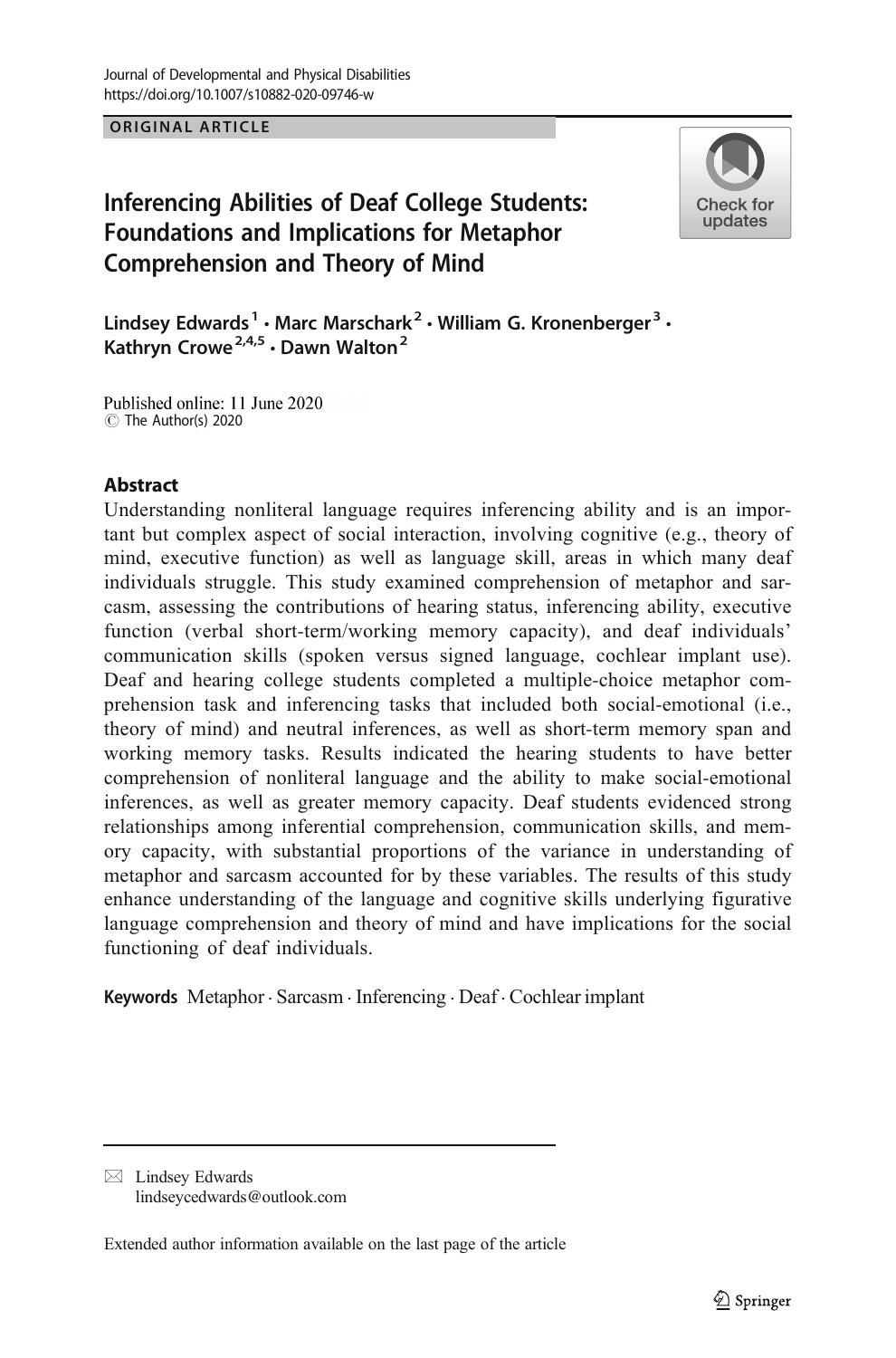# Introduction

#### Figurative Language and Theory of Mind: Development and Cognitive Processes

The use of figurative, nonliteral language is extensive in both everyday conversations and literary works, ranging from idioms, similes and metaphors to hyperbole, litotes, sarcasm and irony. Each can be used to emphasize aspects of the speaker's utterance/ statement or express meaning not directly conveyed by the words themselves. Understanding such figurative language involves verbal inferencing that demands semantic knowledge, verbal working memory and perceptual integration, as well as social and cultural knowledge. It is also influenced by overall intellectual ability, executive functions, concept formation ability, and reasoning skills (Gibbs Jr and Colston [2012;](#page-22-0) Giora [2003](#page-22-0)). Understanding of metaphors and sarcasm, in particular, is dependent on the need to activate relevant and supress irrelevant information in working memory (Chiappe and Chiappe [2007\)](#page-22-0). However, comprehension of sarcasm additionally requires social-emotional understanding, as readers/listeners must be sensitive to the mental state of the writer/speaker, enabling them to infer intended meaning (Olkoniemi et al. [2016](#page-24-0)).

A number of authors have explored the possibility that underlying the ability to understand metaphors and sarcasm is the capacity to correctly infer the speaker's state of mind or mental state – having a "theory of mind" (Happé [1993](#page-22-0); Mo et al. [2008;](#page-24-0) Norbury [2005\)](#page-24-0). Happé ([1993](#page-22-0)), for example, argued that similes, metaphors and irony (of which sarcasm is a negative, verbal form) vary in the degree to which the speaker's intention must be inferred in order to interpret the expression correctly. They proposed that, of these, only irony requires second-order theory of mind (i.e., understanding what a second person thinks about a first person's thoughts or perspective) for its comprehension. This conceptualisation of metaphor and sarcasm comprehension as *dependent* on or even a consequence of theory of mind understanding diverges from one in which authors regard sarcasm as an aspect of theory of mind understanding. In this case, sarcasm is seen as the most advanced level of a theory of mind scale that starts with the understanding of diverse desires and beliefs (O'Reilly et al. [2014;](#page-24-0) Peterson et al. [2012;](#page-25-0) Wellman and Liu [2004\)](#page-25-0).

A number of cognitive processes have been investigated as contributing to theory of mind development. In preschool age children, significant relationships have been found between executive function abilities, such as working memory and inhibitory control, and theory of mind tasks, in typically developing and clinical populations (Fahie and Symons [2003](#page-22-0); Mutter et al. [2006\)](#page-24-0). Keenan et al. [\(1998\)](#page-23-0) suggested that concurrent growth in working memory may be responsible for the developmental change when the ability to pass first-order false belief tasks occurs, at around four years of age, a view supported by the findings of Mutter et al. [\(2006\)](#page-24-0). In older, school-aged children, empirical evidence indicates that such cognitive abilities are also important for advanced theory of mind understanding, including second-order false belief, white lies, double bluff, and sarcasm (Austin et al. [2014;](#page-21-0) Cantin et al. [2016](#page-22-0); Kouklari et al. [2018\)](#page-23-0).

Several longitudinal studies, employing cross-lagged designs, have sought to establish the direction of causal relationships between executive function and theory of mind. Findings of Lecce et al. ([2017](#page-23-0)), Marcovitch et al. ([2015](#page-23-0)), and Austin et al. ([2014](#page-21-0)) favored executive function skills, predominantly working memory, attention shifting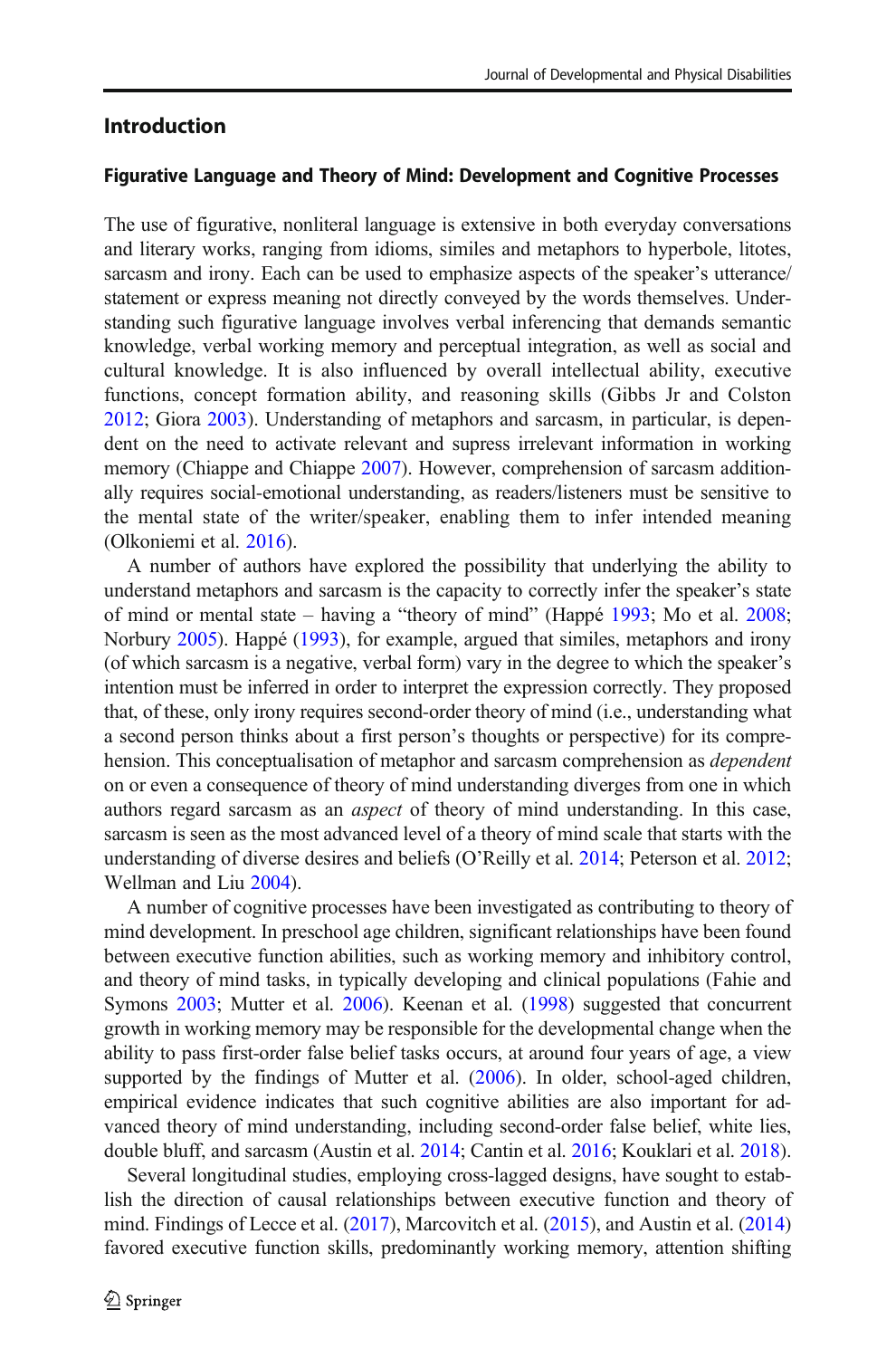and inhibition, as precursors of later theory of mind abilities, but not the reverse. However, the evidence is mixed, with other investigations yielding non-significant relationships between earlier executive function skills and later theory of mind, over periods of up to four years (Devine et al. [2016;](#page-22-0) McAlister and Peterson [2013](#page-24-0)).

Metaphor comprehension also follows a developmental trajectory and is dependent on a variety of cognitive abilities, including concept formation and analogical reasoning, as well as executive functions such as working memory and attention processes (Carriedo et al. [2016;](#page-22-0) Gibbs Jr and Colston [2012](#page-22-0); Giora [1999;](#page-22-0) Olkoniemi et al. [2016\)](#page-24-0). Working memory in particular is thought to be important for metaphor comprehension, since it is needed to activate and simultaneously keep in mind multiple different possible interpretations (literal versus figurative) while processing the metaphor. Greater working memory capacity thus has been found to be associated with faster and more accurate metaphor interpretation as well as quality of metaphor production (e.g., Chiappe and Chiappe [2007](#page-22-0); Monetta and Pell [2007](#page-24-0);). Iskandar and Baird ([2014](#page-23-0)) used digit span tasks to explore the relationship between cognitive processes and metaphor comprehension. They asked 40 young adults to provide explanations for 20 metaphors, categorising answers into four types based on the extent to which they reflected abstract rather than concrete/literal interpretations of the metaphors. They found that short-term memory span, but not working memory or divided attention, contributed significantly to the ability to produce the most sophisticated ("abstract") responses. Olkoniemi et al. [\(2016\)](#page-24-0) investigated the processing of both metaphors and sarcasm in story contexts using an eye-tracking task, finding that individual differences in working memory capacity, as assessed by a reading span task, were related to the processing of both sarcasm and metaphor. They interpreted this result as suggesting that working memory is important for simultaneously holding more than one possible interpretation in mind and suppressing salient, more readily accessed literal meanings.

Although much of the empirical literature to date on the comprehension of nonliteral language has focussed on typically-developing individuals, useful insights have been derived from a variety of clinical populations, a common link between many of them being in their difficulties in social and emotional understanding, social communication and the pragmatic use of language. This brings us to the focus of the current study: the impact of deafness on the inter-relationships between inferencing ability, sarcasm and metaphor comprehension, and working memory capacity.

Children and adults with hearing loss are a population who are at risk of delays or deficits in a wide variety of language and cognitive domains (Houston et al. [2020;](#page-23-0) Marschark and Knoors [2020\)](#page-23-0). They frequently fall behind their hearing peers in terms of reasoning and executive function skills, inference-making, working memory and theory of mind development (Coppens et al. [2013;](#page-22-0) Marschark et al. [2019](#page-23-0); Marschark et al. [2016\)](#page-23-0). The next sections thus examine studies exploring the impact of deafness on the understanding of figurative, nonliteral language, theory of mind and inferential comprehension, and those cognitive skills most influential in their development.

### Deafness and Figurative Language

The traditional view that deaf children are concrete in their thinking and have difficulty in understanding nonliteral and abstract language was challenged in early studies by Marschark and colleagues, who demonstrated that when assessed on creative story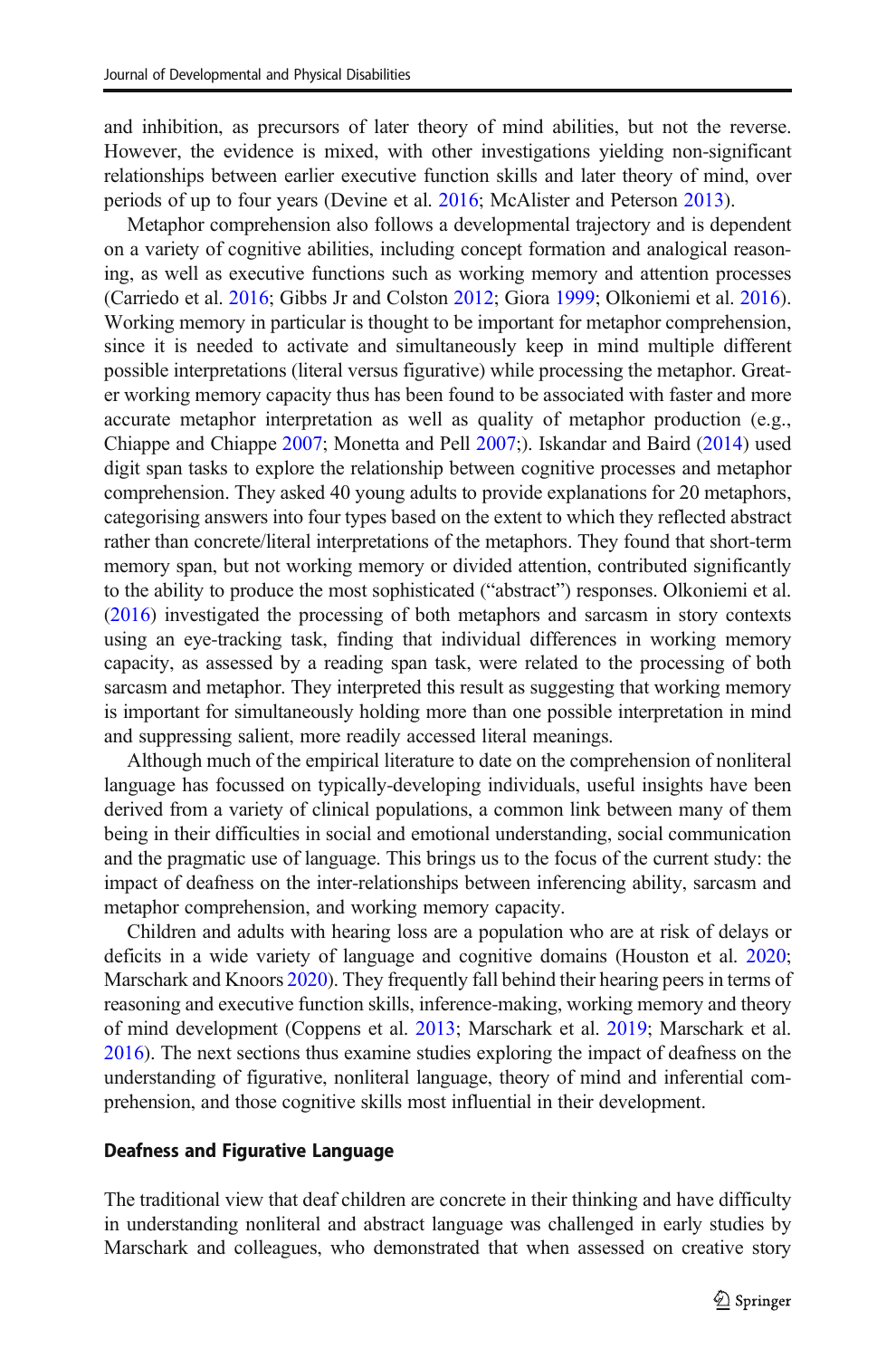tasks using sign language, deaf children produced at least as much figurative language as their hearing peers did in spoken English, and more of some types of creative expressions (e.g., Marschark and West [1985;](#page-24-0) Marschark et al. [1986](#page-24-0)). Iran-Nejad et al. [\(1981\)](#page-23-0) suggested that deaf children and adolescents are able to understand written metaphorical language but do not spontaneously "look" for metaphorical interpretations if the task does not explicitly demand it, and they are not prompted to do so. Orlando and Shulman ([1989\)](#page-24-0) asked deaf adolescents and young adults to provide the meanings of metaphors. The responses of the deaf youngsters were significantly more literal as compared with hearing peers, but they became more abstract with age and reading ability.

To our knowledge, since these early investigations, just three studies have explored metaphor understanding by deaf individuals. Nicastri et al. [\(2014\)](#page-24-0) tested the ability of 31 deaf, six to 15-year-old cochlear implant (CI) users with age-appropriate language skills on their ability to explain the meanings of spoken metaphoric sentences, comparing verbal and nonverbal response modes. The children performed significantly worse than age-, gender- and language ability-matched hearing peers only when a verbal response was required. Younger age at implantation was associated with better performance on the verbal task. Comparing hearing and deaf adults, some of whom had CIs, Gold and Segal ([2017](#page-22-0)) reduced metaphors to four types of word pairs in order to minimize the potential influence of contextual and other factors: literal (e.g., smooth fur), conventional metaphoric (e.g., bright student), novel metaphoric taken from poetry (e.g., wilting hope) and unrelated (e.g., disputable tiger). Results indicated that the two groups were equally accurate in their ability to evaluate whether each pair type was "meaningful", but that the deaf adults' judgements for the novel metaphors took longer than those of the hearing adults, suggesting that they were processed differently in some way. Finally, Bahrami et al. [\(2018\)](#page-21-0) compared the performance of school-aged children with CIs with age-matched hearing children, using six unfamiliar metaphors based on the emotions of anger, happiness and fear embedded in stories. Visual response options included images depicting a correct metaphor interpretation, a literal interpretation and an irrelevant one. The deaf children gave significantly fewer correct responses than hearing peers, favoring literal interpretations over the metaphorical.

Conclusions to be drawn from these studies are necessarily tentative and limited. However, clarification of the processes involved in deaf individuals' difficulties in the comprehension of nonliteral language may be aided by examining metaphor and sarcasm comprehension in relation to other abilities such as general inferencing ability, or to specific executive function skills, that are known to pose significant problems for many deaf individuals.

#### Deafness and Inferencing

Two possible contributory factors to the difficulties faced by deaf individuals in understanding theory of mind lie in problems with concept formation and making inferences, both from spoken utterances and written text (Castellanos et al. [2014;](#page-22-0) Li et al. [2019\)](#page-23-0). Evidence from typically developing and clinical populations indicates that making literal inferences is further related to language ability and working memory (Cain et al. [2004;](#page-22-0) Karasinski and Weismer [2010\)](#page-23-0). With regard to deaf learners, there is a paucity of research on their difficulties at the level of text comprehension (rather than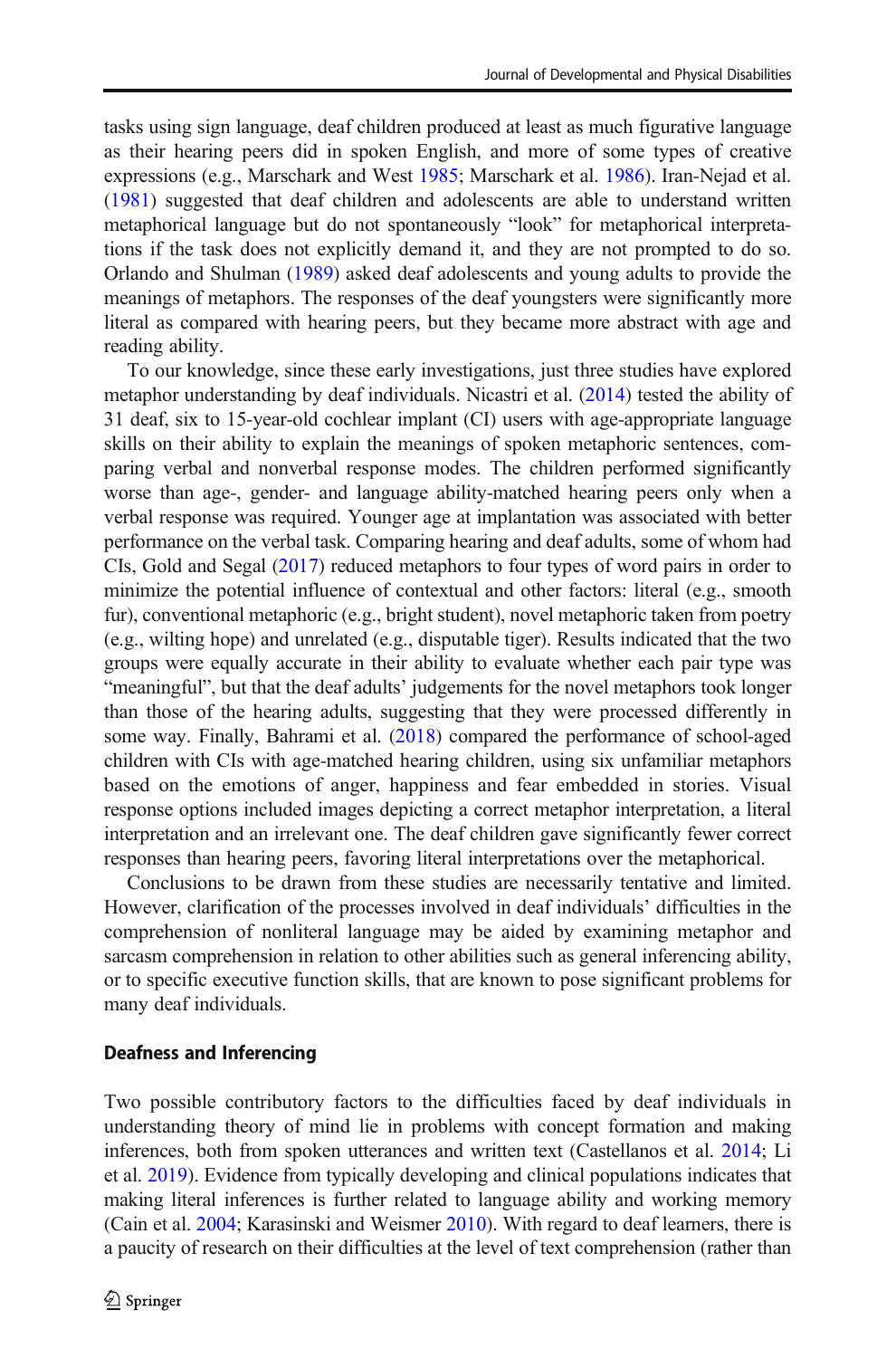visual word recognition or phonological skills) (Kyle and Cain [2015\)](#page-23-0). The available studies, reviewed by Kyle and Cain, suggest that deaf learners are generally less efficient than their hearing peers at drawing inferences from text, difficulties that are evident into early adulthood. In their study, Kyle and Cain compared different types of inferences (excluding mental-state ones): literal, local cohesion inferences at the text level, and global coherence inferences requiring knowledge beyond the text. They found that deaf children's ability to make global coherence inferences and to integrate world information with the information in the text was particularly impaired compared to local cohesion inferences, with even poorer comprehension than would be expected given their word-level reading skills relative to age-matched hearing peers.

In apparently the only study to link working memory ability with inferential comprehension in deaf individuals, Garrison et al. ([1997](#page-22-0)) employed computerized digit span and complex working memory (arithmetic) tasks, tests of word and world knowledge, and a reading comprehension test that required the ability to integrate information within and across text paragraphs to arrive at correct inferences. Complex working memory span predicted inferential comprehension after accounting for a composite of word and world knowledge, but only for within-paragraph inferences, and accounted for only a relatively small amount of the variance (7%). The authors suggested that working memory capacity operates as a "general executive system" (i.e., is a domain-general ability) that differentiates good from poor deaf readers.

#### Deafness and Theory of Mind

The development of theory of mind abilities in deaf individuals from infancy to adulthood has received extensive attention over the past 25 years (see Marschark et al. [2019;](#page-23-0) Peterson [2020;](#page-24-0) Tucci and Easterbrooks [2020,](#page-25-0) for reviews). Put simply, the key conclusions to be drawn are: (a) that many deaf children are at risk of delays in the acquisition of theory of mind understanding, and (b) that even in adulthood difficulties in understanding advanced aspects of mental state inferencing such as second-order false belief, white lies, double bluff, and sarcasm remain apparent. Using a task that involved anticipating the search actions of a cartoon character that held a false belief about an object location, Meristo et al. [\(2012\)](#page-24-0) found that the developmental trajectory of theory of mind understanding in deaf individuals diverged from that of hearing counterparts as early as the second year of life. At the other end of the age spectrum, Marschark et al. ([2019](#page-23-0)) tested the advanced theory of mind abilities of deaf college students, around half of whom used CIs, and 62% of whom stated sign language was their preferred mode of communication. They found no significant differences between the deaf CI users and nonusers in understanding second-order false belief, double bluff or sarcasm, but both groups performed significantly more poorly than hearing peers on each of the tests.

Between these two ends of the age spectrum, numerous studies have evidenced the detrimental impact of hearing loss on mental state inferencing. A wide range of factors has been associated with these delays, including signed versus spoken communication, language ability and pragmatic skills, educational strategies, and the quality of social relationships, all associations that are frequently suggested as being reciprocal (Peterson [2020](#page-24-0); Stanzione and Schick [2014](#page-25-0); Tucci and Easterbrooks [2020](#page-25-0)). Two different, but not mutually exclusive, alternatives have emerged in the literature to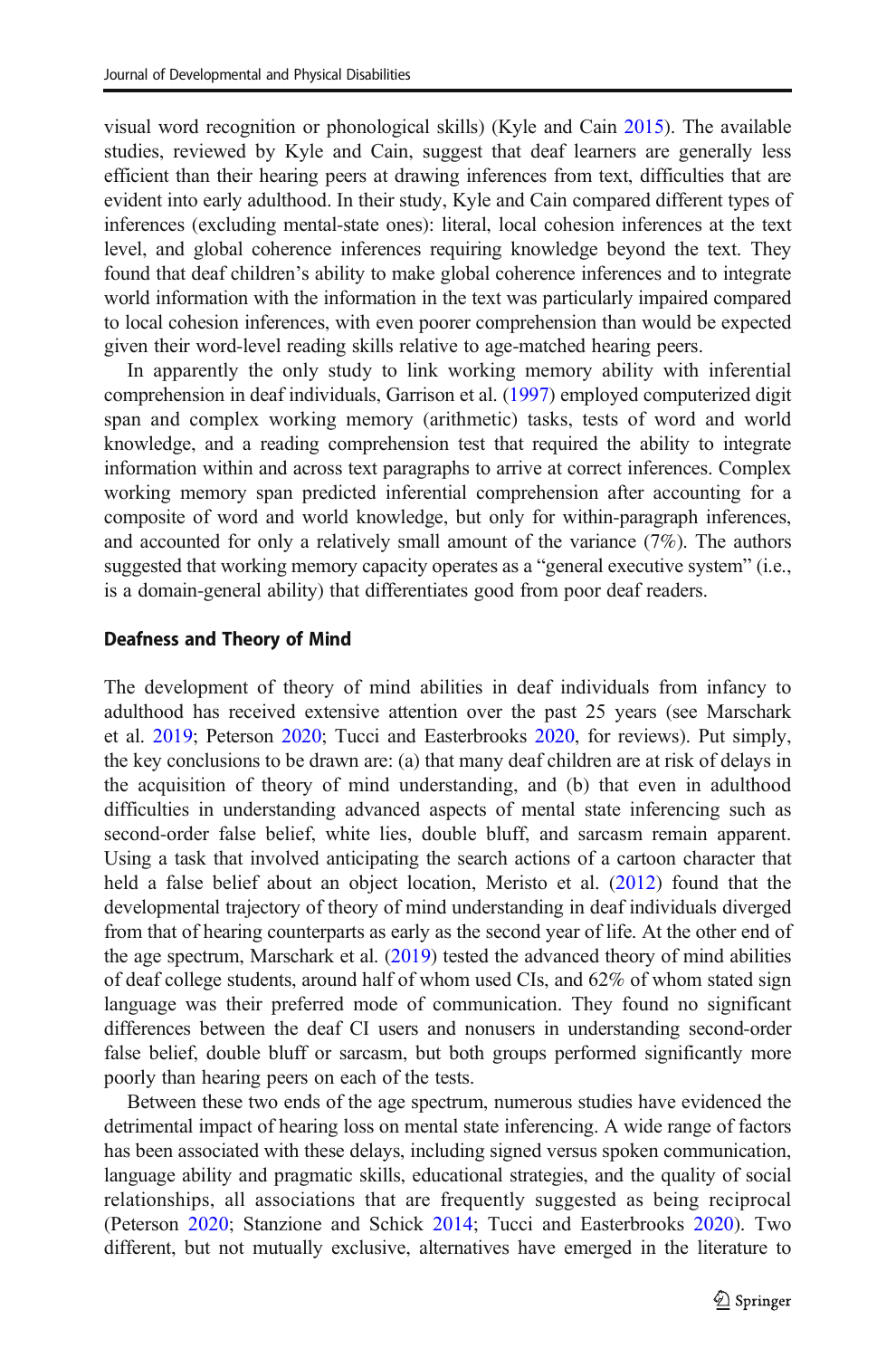explain these persistent delays or deficits in theory of mind understanding: conversational and executive function accounts. The present study explored the second of these, since it has received comparatively little attention to date.

#### Executive Function Contributions to Theory of Mind Delays in Deaf Individuals

The absence of auditory stimulation in prelingual deafness alters the development of the central nervous system and neurocognitive processes both directly through stimulation, as well as indirectly through impacts on language acquisition, parent-child interactions and social experiences (Kral et al. [2016\)](#page-23-0). In particular, executive function is a cognitive domain clearly affected by auditory deprivation, including components such as attention, working memory, inhibition, shifting and emotional control (Edwards and Isquith [2020](#page-22-0); Kronenberger and Pisoni [2020\)](#page-23-0). However, the extent that auditory deprivation per se, as opposed to the impact of language delay (or a combination of the two), is responsible for observed differences in executive function between deaf and hearing individuals is not clear: some studies, for example, suggest that when there is no language deprivation or delay (as in the case of native signers), there is no impact on executive function (e.g., Hall et al. [2017\)](#page-22-0). This difference may be at least in part accounted for by the way in which executive function ability was assessed – by parent report of behavior rather than objective, performance measures.

The strongest evidence for the impact of hearing loss on executive function is for delays in verbal memory abilities, with numerous studies documenting reductions in short-term memory capacity and working memory across a wide age range that are only partially remediated by the use of CIs (e.g., Bharadwaj et al. [2015;](#page-22-0) Edwards and Isquith [2020\)](#page-22-0). Three studies have included measures of both theory of mind and working memory, two in the context of other tests of executive function, and one in relation to reading comprehension. Holmer et al. ([2016](#page-23-0)) tested a small group of seven to 14-year-old children using a Swedish Sign Language (SSL) version of the Wellman and Liu [\(2004\)](#page-25-0) theory of mind scale, as well as tests of visuo-spatial working memory and reading comprehension. Notably, in the context of a clear delay in theory of mind development there was a significant correlation between the theory of mind measure and both nonverbal working memory and reading comprehension, but not between theory of mind and sign language comprehension. In an earlier study that exclusively involved sign language users, Meristo and Hjelmquist [\(2009\)](#page-24-0) also found relationships between performance on a working memory capacity task—signed digit span backwards and second-order false belief and other advanced theory of mind tasks. Neither educational background (bilingual versus orally-education) nor sign language usage (native versus late signers) influenced the executive function abilities of the participants. Finally, Liu et al. [\(2018\)](#page-23-0) tested 36 young children with CIs aged three to six years who were exposed only to aural-oral instruction. Measures of executive function focused on switching and inhibitory control rather than memory, with inhibitory control predicting 67% of the variance in a composite theory of mind measure. Together these studies support the assertion that executive functioning (and particularly working memory) processes play a central role in theory of mind understanding in deaf youngsters.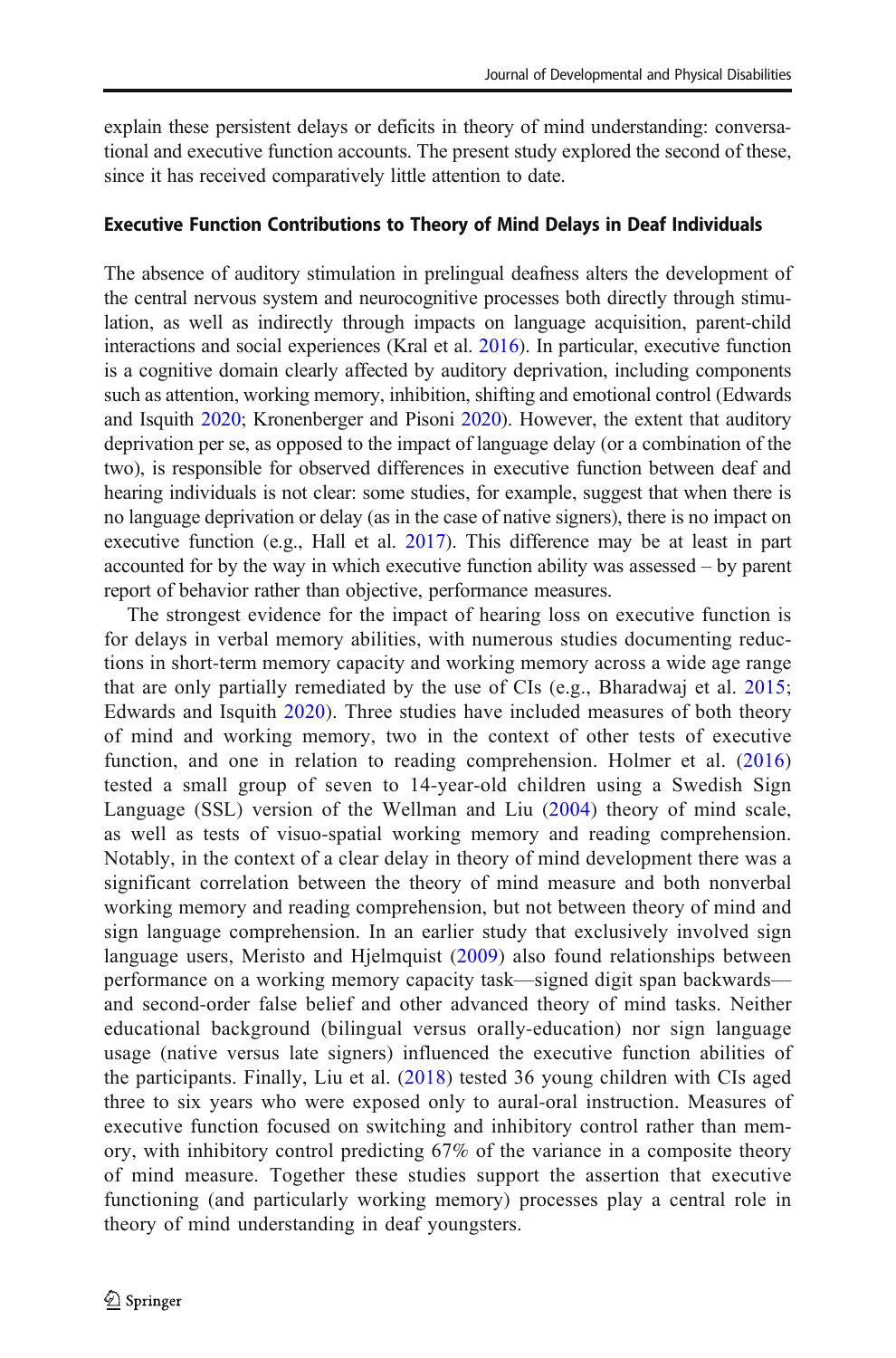### Study Rationale and Aims

The studies described above convey a picture of substantial delays in theory of mind development and working memory in a large proportion of deaf individuals, along with preliminary evidence for more universal difficulties making inferences and understanding figurative language such as metaphors. Yet to be explored is the relationship between difficulties in making inferences generally, as well as those related to inferring mental states, and memory capacity. Thus in addition to measures of verbal memory capacity, sarcasm and metaphor comprehension, the present study included measures of the ability to make inferences from texts where the inferences required either general world knowledge or the ability to infer emotions in social scenarios. The distinction between these "neutral" inferences and "social-emotional" mental state inferences was made to differentiate the possible negative impact of hearing loss on inferences in the social-emotional domain, where developmental delays are well documented (Calderon and Greenberg [2011;](#page-22-0) Tucci and Easterbrooks [2020;](#page-25-0) Ziv et al. [2013](#page-25-0)) from those observed in the context of reading (Coppens et al. [2013;](#page-22-0) Li et al. [2019\)](#page-23-0). Specific research questions were:

- 1. Is there a difference in the ability of deaf college students to comprehend metaphors compared with their hearing peers?
- 2. Is the previously observed deficit in understanding of sarcasm among deaf college students due to a problem with making inferences generally, or specifically with mental state inferences?
- 3. Is there a relationship among comprehension of metaphors, sarcasm, mental state inferencing, communication/language, and working memory capacity in deaf and hearing students?

# Method

# **Participants**

Participants were 74 deaf students, 32 of whom were CI users, and 38 hearing students. All were volunteers attending a university in a northeastern state of the United States, more than 95% of whom were aged between 18 and 24 years. They were recruited via posters and word of mouth, and were paid for their participation. There were no specific inclusion or exclusion criteria, other than that the participants were enrolled on one of the university's programs of study. The mean age of first or only cochlear implantation was 6.5 years  $(SD = 5.23)$ . While these ages are relatively late by current standards, they accurately represent the present college-age cohort of CI users in the United States. In the CI group, six participants reported also using a hearing aid and of the 42 non-CI users, 10 said that they did not use one. Thirty-four percent of the CI users and 31% of the nonusers reported starting to learn sign by three years of age, the remainder later. Hearing students were not asked about sign language skills. Communication skills of the deaf participants were assessed using a brief self-report questionnaire described below, but no other demographic information was available with regard to either the deaf or hearing participants.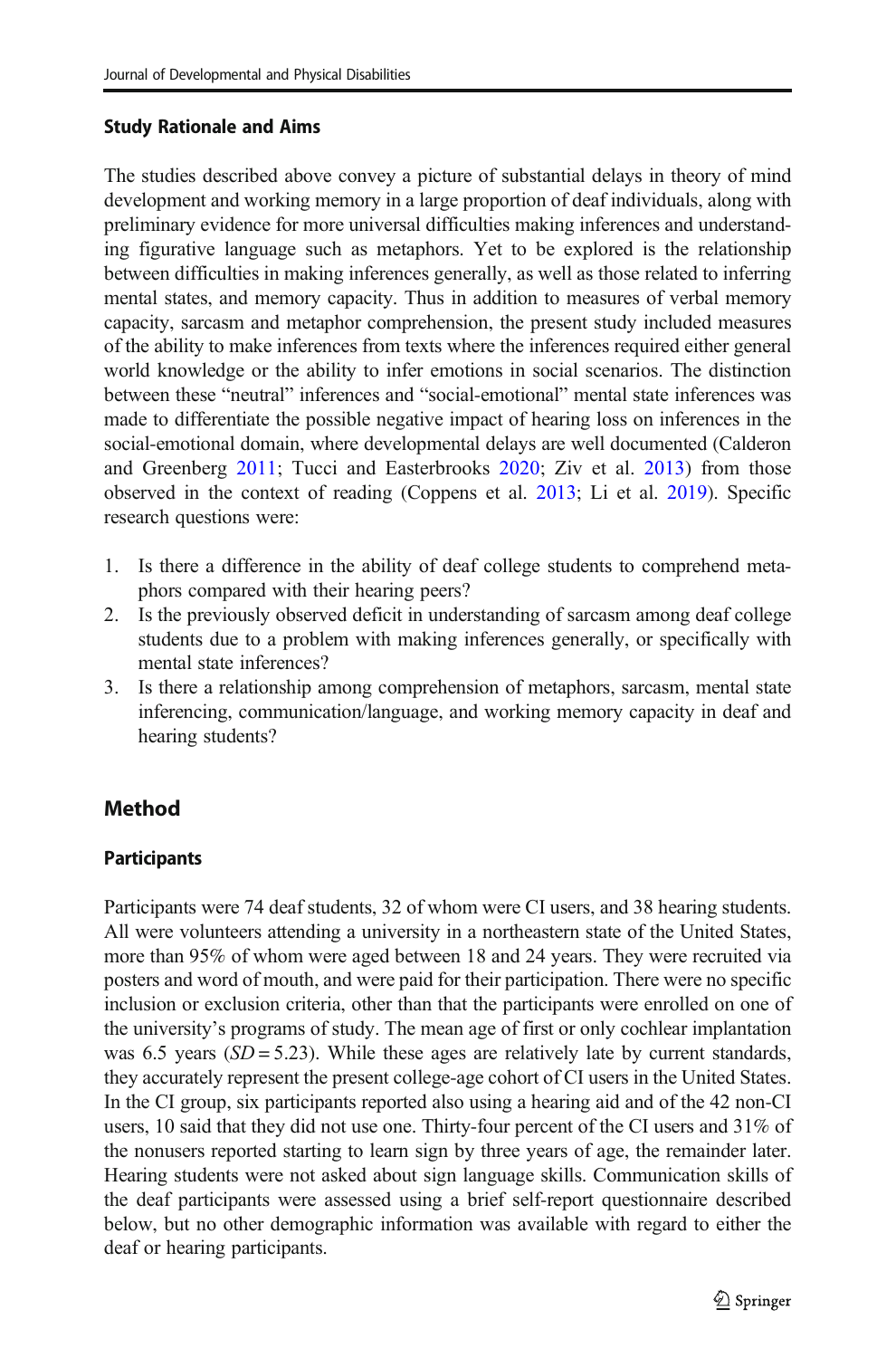# Measures

### Communication Questionnaire

Deaf participants were asked how well most hearing people understand their speech on a 5-point Likert scale from "Nothing" to "Everything I say" (i.e., expressive spoken language ability). Their understanding of speech (i.e., receptive spoken language ability) was also rated on a 5-point scale from "Nothing" to "Everything people say". Expressive sign language ability was assessed by rating their signing (production) skills on a similar scale, from "I don't know sign language" to "Excellent". Finally, receptive sign language skill, how well they understand when people sign to them, was rated from "Nothing" to "Everything people sign", again on a 5-point scale. The CI users were asked at what age they had received their first (or only) implant and how often they used it from "Not often" to "All of the time" on a 4-point Likert scale. All the deaf participants were asked if they used a hearing aid and if so how often, again from "Not often" to "All of the time". Finally, they were asked whether "Sign language" or "Speaking/listening" was their best form of communication. These language selfratings have been used extensively with this population in previous studies, demonstrating that responses are consistent with objective assessments of sign language and spoken language abilities among deaf university students with and without CIs as well as with behavioral outcomes (e.g., Marschark et al. [2018](#page-23-0); Spencer et al. [2018\)](#page-25-0). Table [1](#page-8-0) presents a summary of the participants' responses to the communication questions.

# Sarcasm Task

Four short stories from Marschark et al. [\(2019](#page-23-0), see Appendix) tested understanding of sarcasm. As the participants were all college students, adequate reading levels for these texts and the other measures were assumed. The task was untimed and, in order to minimize working memory load, the stories remained visible while participants answered the questions. For each vignette a single yes/no "control" question checked for comprehension of the story content (e.g., "Did Matt think Joe played well?") followed by a "test" question which asked why a character had made the target comment (e.g., "Why did Matt say that Joe played really well in the game?"). The test questions were scored according to the descriptions provided by O'Reilly et al.  $(2014,$  Appendix A) as either correct  $(=1)$  or incorrect  $(=0)$ .

# Metaphor Task

The metaphor comprehension task was drawn from Iskandar [\(2014\)](#page-23-0). Each metaphor was of the format "An X is a Y" or "Xs are Ys". The measure comprised 17 multiplechoice format items, each with four response options categorized as Abstract Complete reflecting a full explanation of the metaphor using a superordinate category pertinent for both X and Y components of the metaphor; Abstract Partial providing an abstract explanation that was incomplete or involved a superordinate category that was correct but tangential to the underlying concepts of the metaphor; Concrete reflecting concrete thinking (e.g., physical similarities between X and Y, providing a literally true statement that did not explain the functional similarity); and Other containing clearly wrong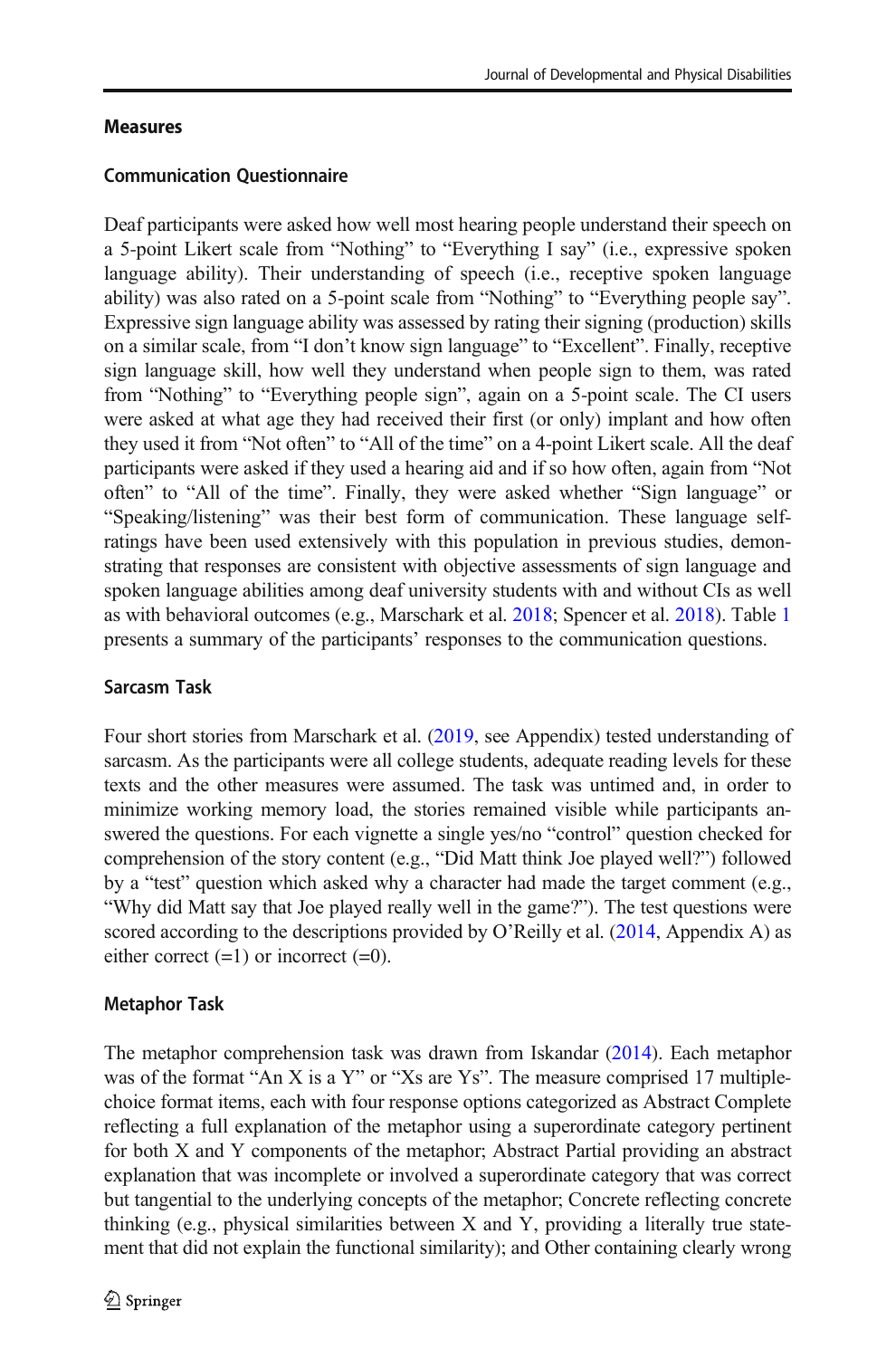|                                                | CI users     |           | Deaf non-CI users |           |
|------------------------------------------------|--------------|-----------|-------------------|-----------|
|                                                | Mean         | <b>SD</b> | Mean              | <b>SD</b> |
| Age at cochlear implantation (years)           | 6.59         | 5.2       | n/a               | n/a       |
|                                                | Range 1 - 20 |           |                   |           |
| Age started to learn sign language (years)     | 9.93         | 7.0       | 7.67              | 6.5       |
|                                                | Range 1 - 19 |           | Range 0 - 19      |           |
| Frequency of cochlear implant use <sup>a</sup> | 3.41         | 1.1       | n/a               | n/a       |
| Hearing Aid user                               | $n = 6$      |           | $n = 32$          |           |
| Frequency of Hearing Aid use <sup>b</sup>      | 2.50         | 1.1       | 2.78              | 1.3       |
| Spoken language $-$ receptive <sup>c</sup>     | 2.72         | 0.9       | 1.83              | 1.1       |
| Spoken language $-$ expressived                | 3.09         | 0.9       | 2.38              | 1.1       |
| Sign language $-$ receptive <sup>e</sup>       | 2.94         | 0.9       | 3.24              | 0.9       |
| Sign language $-$ expressive $f$               | 2.63         | 0.9       | 3.07              | 0.9       |
| Best form of communication                     |              |           |                   |           |
| Spoken language                                | $n = 21$     | $(66\%)$  | $n = 15$          | (36%)     |
| Sign language                                  | $n=11$       | (34%)     | $n = 27$          | (64%)     |

<span id="page-8-0"></span>**Table 1** Mean scores on communication variables for cochlear implant (CI) users  $(n = 32)$  and deaf non-CI users  $(n = 42)$ 

a,b Scored  $0 =$  "Not often" to  $4 =$  "All of the time"

 $\textdegree$  Scored 0 = "Nothing" to 4 = "Everything people say"

<sup>d</sup> Scored 0 = "Nothing I say" to  $4$  = "Everything I say"

 $e$  Scored 0 = "Nothing" to 4 = "Everything I sign"

 $f$  Scored  $0 =$  "I don't know sign language" to  $4 =$  "Excellent"

interpretations of the metaphor, but not obviously due to concreteness. The metaphor "The mind is a sponge," for example, included the response choices: Abstract Complete – The mind can absorb a lot of information; Abstract Partial – The mind loves knowledge; Concrete – The mind has holes; Other – The mind is interesting. Responses were scored Other = 1, Concrete = 2, Abstract Partial = 3 and Abstract Complete = 4.

#### Inference Making Tasks

Vignettes to assess the ability to make neutral and social-emotional mental state inferences from written text were taken from the Test of Problem Solving 2, Adolescent version (TOPS-2; Bowers et al. [2007](#page-22-0)). Because the participants in this study were beyond the age range of available norms, raw scores were used for analysis.

Eight passages were selected from the TOPS-2 that included questions from the Making Inferences and Interpreting Perspectives subscales, along with 12 of the 31 questions associated with them. The questions were chosen so that half required making a social-emotional inference, that is, asked what a person would feel in the particular situation described (i.e., tapping theory of mind), and half did not. The passages were presented one at a time, with the questions underneath, such that the participant was able to re-read the passage if they wished. Responses to the questions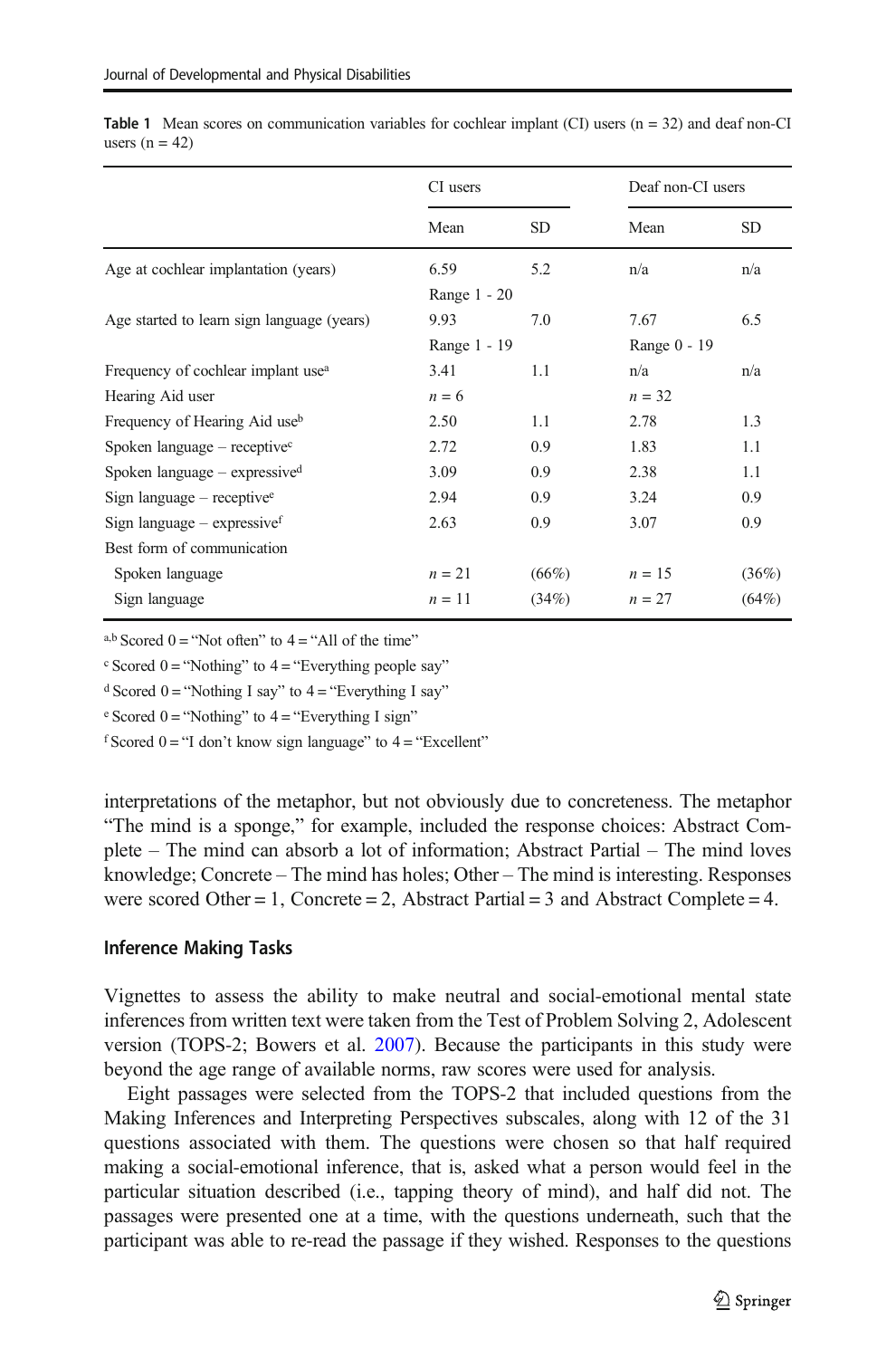were scored according to the instructions in the TOPS-2 manual as either correct  $(=1)$ or incorrect  $(=0)$ .

### Memory Tasks

Two tests of verbal memory were used: forwards digit span and backwards digit span. Both were based on the Wechsler Adult Intelligence Scale (WAIS) format of presenting digits, one at a time, at the rate of one per second, but they were presented visually, on a computer screen, rather than aurally. In the forwards digit span task (FDS), a measure of short-term memory, participants saw sequences of digits of increasing length and, after each sequence, were asked to type into a response box the digits in the order presented. Testing continued with two trials at each sequence length starting with two, until the sequence length reached nine digits. FDS was operationally defined as the maximum number of digits the participant recalled correctly on at least one of the two trials. Due to programming constraints imposed by the software program, no ceiling/stop rule was applied; participants attempted every sequence length up to the maximum for each task. Therefore the possible range of scores on this task was 0 to 9. A participant could potentially fail both trials at one length (a common point for a stop rule in this type of task), but correctly respond at a subsequent length: In this scenario, the participant would receive credit at the longer sequence length.

Backwards digit span (BDS) provided a measure of verbal working memory capacity, again following the format of the WAIS. Participants were instructed to input the numbers into a response box on the laptop screen in the reverse order to that in which they were presented. For this task, they were given two practice trials of sequences of two digits, before proceeding to the test items, and the longest sequence of digits was eight. The BDS score was the maximum number of digits correctly recalled in reverse order on either of the two trials of a particular sequence length.

# Procedure

Participants were tested in a laboratory setting, individually or in groups of up to six students. Each student completed the tasks independently on a laptop, with measures presented in written format through the Qualtrics<sup>XM</sup> on-line survey platform. Participants entered their responses either by selecting a response option using a mouse or entering text using the keyboard. If clarification of the instructions was required, this was provided taking into account participants' communication preferences (sign language, spoken language, or both) through the availability of a sign language interpreter during testing. No further help was given.

# **Results**

# Group Comparisons of Task Variables

First, performance on each of the measures was compared across the three groups: CI, CI nonusers (hence "deaf non-CI"), and hearing, with a series of one-way ANOVA. Means, standard deviations and results of Bonferroni-adjusted post hoc comparisons for these analyses are presented in Table [2.](#page-10-0) Consistent with the methodology of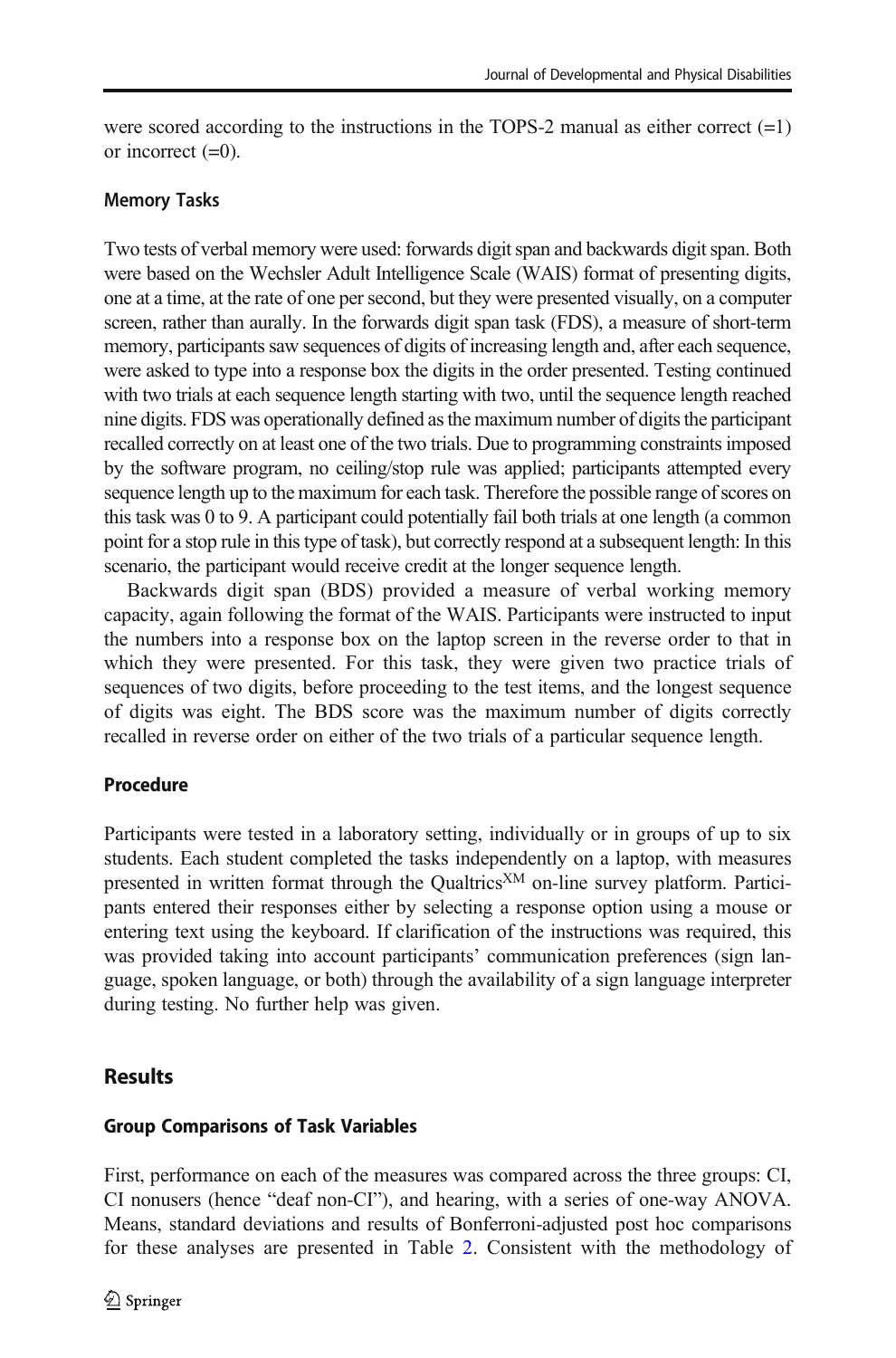|                                          | Mean  | <b>SD</b> | Post Hoc Comparisons |                                |  |
|------------------------------------------|-------|-----------|----------------------|--------------------------------|--|
| Test and Group                           |       |           | Cochlear<br>Implant  | Deaf. non-<br>Cochlear Implant |  |
| Sarcasm                                  |       |           |                      |                                |  |
| Cochlear Implant                         | 0.75  | 0.32      |                      |                                |  |
| Deaf, non-Cochlear Implant               | 0.69  | 0.33      | <b>NS</b>            |                                |  |
| Hearing                                  | 0.89  | 0.15      | $p = 0.17$           | p < 0.01                       |  |
| <b>Metaphors</b>                         |       |           |                      |                                |  |
| Cochlear Implant                         | 9.59  | 2.28      |                      |                                |  |
| Deaf, non-Cochlear Implant               | 8.95  | 2.42      | <b>NS</b>            |                                |  |
| Hearing                                  | 11.37 | 1.84      | p < 0.01             | p < 0.001                      |  |
| Neutral Inferences <sup>1</sup>          |       |           |                      |                                |  |
| Cochlear Implant                         | 3.47  | 1.54      |                      |                                |  |
| Deaf, non-Cochlear Implant               | 3.55  | 1.55      | <b>NS</b>            |                                |  |
| Hearing                                  | 4.50  | 1.00      | p < 0.001            | p < 0.001                      |  |
| Social-Emotional Inferences <sup>1</sup> |       |           |                      |                                |  |
| Cochlear Implant                         | 4.09  | 1.35      |                      |                                |  |
| Deaf, non-Cochlear Implant               | 3.52  | 1.33      | <b>NS</b>            |                                |  |
| Hearing                                  | 5.18  | 1.94      | p < 0.05             | p < 0.001                      |  |
| Forwards Digit Span                      |       |           |                      |                                |  |
| Cochlear Implant                         | 5.84  | 1.25      |                      |                                |  |
| Deaf, non-Cochlear Implant               | 5.36  | 1.65      | <b>NS</b>            |                                |  |
| Hearing                                  | 7.24  | 1.50      | p < 0.01             | p < 0.001                      |  |
| Backwards Digit Span                     |       |           |                      |                                |  |
| Cochlear Implant                         | 5.03  | 1.20      |                      |                                |  |
| Deaf, non-Cochlear Implant               | 5.00  | 1.61      | <b>NS</b>            |                                |  |
| Hearing                                  | 6.39  | 1.35      | p < 0.001            | p < 0.001                      |  |

<span id="page-10-0"></span>Table 2 Results of post hoc, between-groups comparisons on each of the test variables

<sup>1</sup> Test of Problem Solving 2

Marschark et al. ([2019](#page-23-0)) individuals' sarcasm test scores included only those items for which they had passed the corresponding control questions. This resulted in reduced sample sizes for the sarcasm task of 21, 31 and 36 for the CI, deaf non-CI and hearing groups respectively. The one-way ANOVA nevertheless revealed a significant effect of group,  $F(2,85) = 4.96$ ,  $p < 0.01$ . The Bonferroni adjusted post hoc comparisons indicated that only the deaf non-CI and hearing groups differed from each other.

For the test of metaphor comprehension, the total number of Abstract Complete responses was calculated for each participant. The one-way ANOVA on these scores again indicated a significant difference among the groups,  $F(2,109) = 12.66$ ,  $p < 0.001$ . Bonferroni-adjusted post hoc tests revealed that the hearing participants scored significantly higher than both groups of deaf participants, which did not differ from each other.

The total number of correct responses made by participants on the neutral and socialemotional inference questions were similarly subjected to one-way ANOVA. The main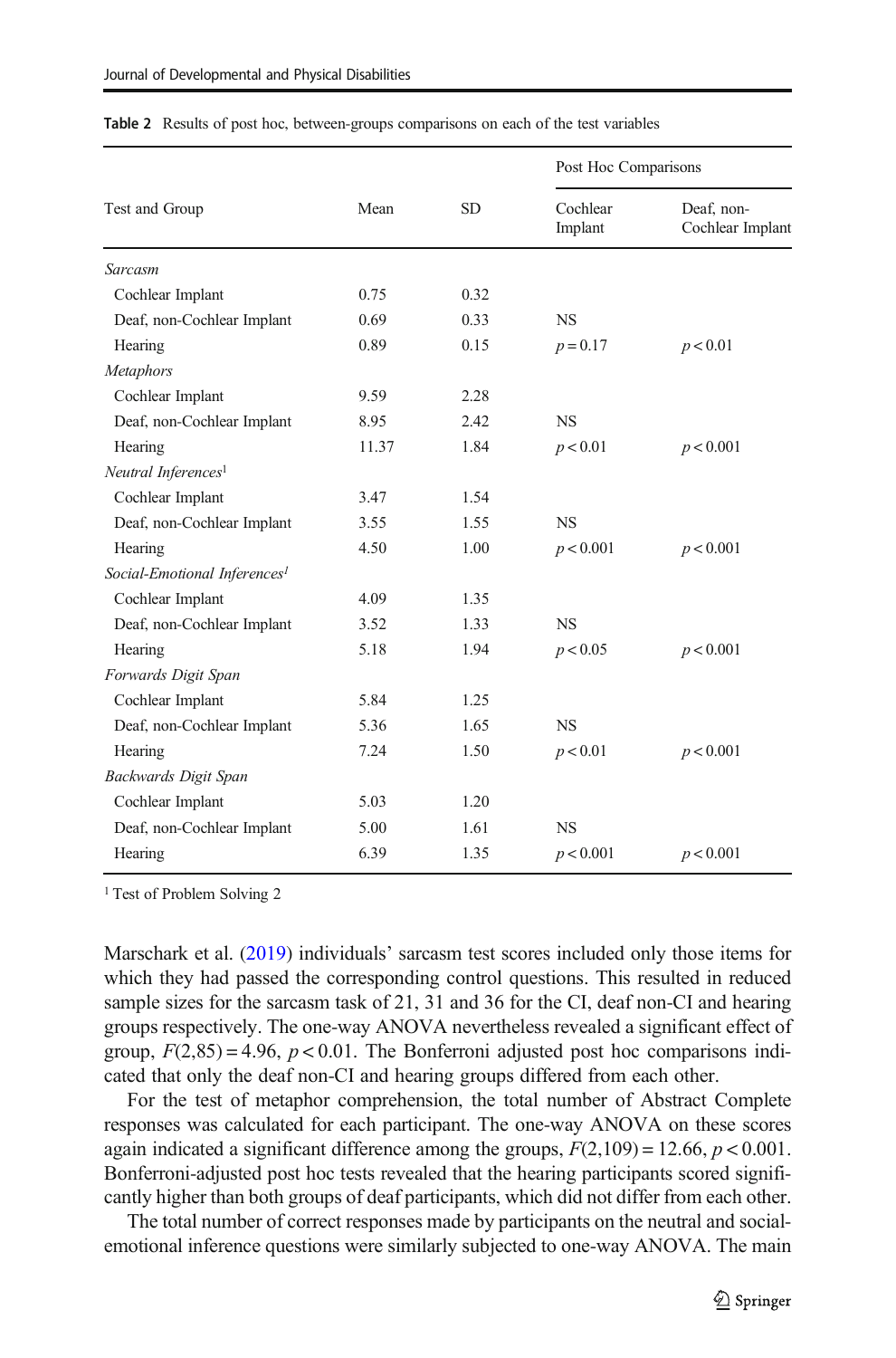effect of group was significant for both:  $F(2,109) = 13.97$ ,  $p < 0.001$ , and  $F(2,109) =$ 11.40, p < 0.001, respectively. Finally, longest FDS and BDS scores were subjected to between-subjects ANOVA. Again, these analyses indicated significant differences among the groups,  $F(2,109) = 16.67$ ,  $p < 0.001$ , and  $F(2,109) = 11.98$ ,  $p < 0.001$ , respectively. The same pattern of post-hoc comparison results was found for each measure as was evidenced for metaphors (Table [2\)](#page-10-0).

The aim of the last between-subjects analysis was to explore whether deaf and hearing individuals differed in the type of responses they selected in answering the multiple choice metaphor items. Since participants' scores on the response types were not independent of each other, four separate ANOVAs, one for each metaphor response type compared the frequency with which participants in the three groups chose each type of response. These analyses indicated significant differences among the groups for the Abstract Complete,  $F(2,109) = 12.66$ ,  $p < 0.001$ , Concrete,  $F(2,109) = 15.71$ ,  $p < 0.001$ , and Abstract Partial responses,  $F(2,109) = 3.22$ ,  $p < .05$ . Bonferroniadjusted post hoc comparisons revealed that significantly more hearing than deaf participants (with or without CIs) selected the Abstract Complete interpretations of the metaphors, whereas the Other interpretations were chosen significantly more frequently by both deaf groups compared to the hearing group. The hearing participants also were more likely than the deaf students without CIs to choose Abstract Partial interpretations of the metaphors, whereas there were no differences between the deaf participants with and without CIs, or between the hearing group and CI group.

Given the lack of significant differences between the two deaf groups on every task where the score reflected the number of correct responses as well as in the final ANOVA reported above, their data were combined for all subsequent analyses. These examined the relationships among the communication measures, inferencing ability and memory capacity.

# Relationships between Communication Variables and Inferential Comprehension Tests

Pearson product-moment correlations were calculated for the deaf participants between each of the variables derived from the communication questionnaire and the tests of inferencing ability. As indicated in Table [3](#page-12-0), significant correlations were found between all of the self-rated indices of receptive and expressive spoken and sign language ability and scores indicating understanding of both sarcasm and metaphors, such that better spoken language skills were associated with better performance. In contrast, self ratings indicating stronger receptive and expressive signing ability were associated with poorer understanding of sarcasm and metaphor. Receptive sign language ability was also negatively correlated with the ability to make both neutral and social emotional mental state inferences. Furthermore, deaf participants who reported their best form of communication to be spoken language performed better than those who communicated best using sign language on the social-emotional inference questions. Short-term memory, assessed by the longest FDS, was significantly related only to self-rated receptive sign language ability, as participants who reported better understanding of what others sign to them had shorter FDSs. Neither the age at implantation, nor the age at which participants started to learn sign language was related to any of the inferential comprehension or memory span measures.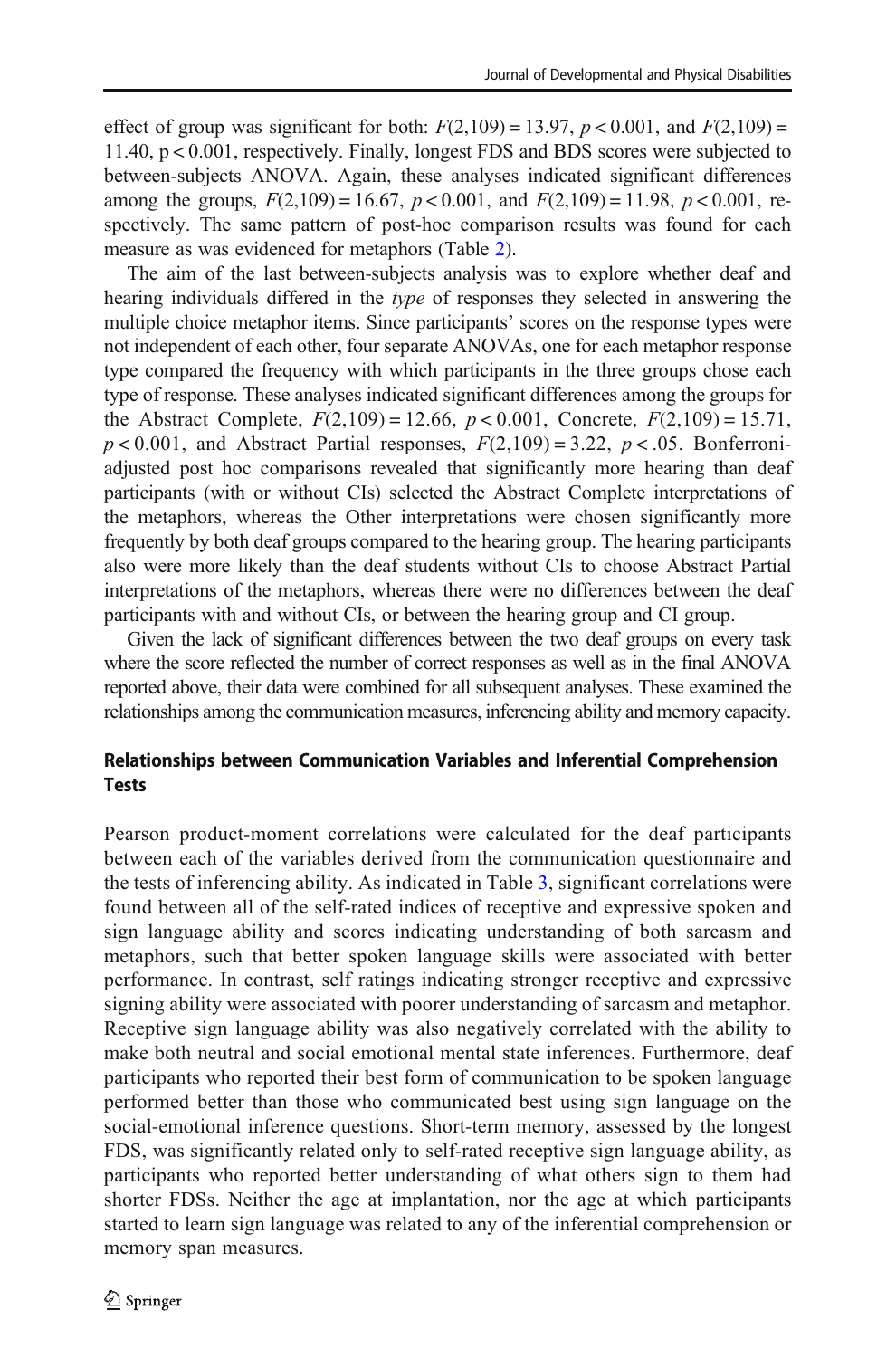|                                       | Sarcasm    | Metaphors  | Neutral<br>Inferences <sup>1</sup> | Social-Emotional<br>Inferences <sup>1</sup> | FDS <sup>2</sup> | BDS <sup>3</sup> |
|---------------------------------------|------------|------------|------------------------------------|---------------------------------------------|------------------|------------------|
| Age at Cochlear Implantation          | $-0.181$   | $-0.272$   | $-0.170$                           | 0.067                                       | $-0.017$         | 0.065            |
| Age started to learn<br>sign language | 0.127      | 0.020      | 0.176                              | 0.133                                       | 0.163            | 0.000            |
| Frequency of Cochlear<br>Implant use  | 0.138      | 0.337      | 0.131                              | 0.320                                       | 0.001            | $-0.058$         |
| Frequency of Hearing Aid use          | 0.090      | 0.059      | $-0.095$                           | $-0.066$                                    | $-0.190$         | 0.011            |
| Spoken language – receptive           | $0.238*$   | $0.365**$  | 0.134                              | 0.178                                       | 0.098            | 0.203            |
| Spoken language $-$ expressive        | $0.355**$  | $0.358**$  | 0.115                              | 0.223                                       | 0.171            | 0.198            |
| Sign language $-$ receptive           | $-0.478**$ | $-0.315**$ | $-0.283*$                          | $-0.277*$                                   | $-0.255*$        | $-0.043$         |
| Sign language $-$ expressive          | $-0.325**$ | $-0.278*$  | $-0.194$                           | $-0.162$                                    | $-0.175$         | 0.052            |
| Best form of communication            | $0.353**$  | $0.411**$  | 0.204                              | $0.286*$                                    | 0.119            | 0.085            |

<span id="page-12-0"></span>Table 3 Correlations between communication variables, self-report language skills, and scores on sarcasm, metaphor, inference comprehension, and memory tasks in deaf participants

 $*$  p < 0.05,  $**$  p < 0.01

<sup>1</sup> Test of Problem Solving 2, <sup>2</sup> Forwards Digit Span, <sup>3</sup> Backwards Digit Span

#### Relationships between Inferential Comprehension and Memory Capacity

Considering the deaf and hearing participants separately, Pearson product-moment correlations were calculated among the sarcasm, metaphor, neutral and socialemotional inference questions and longest FDS and BDS scores. None of the correlations were significant in the hearing group. Table 4 shows the relationships among these variables for the deaf participants. Significant positive correlations were evidenced between every combination of variable pairs, with the exception of the longest FDS score and total number of Abstract Complete responses on the metaphor test. With this exception noted, better performance on the tests of understanding of sarcasm, metaphors, and in the ability to make inferences was associated with greater immediate memory span and working memory capacity.

|                             | Metaphors | Neutral<br>inferences <sup>1</sup> | Social-Emotional<br>inferences <sup>1</sup> | FDS <sup>2</sup> | BDS <sup>3</sup> |
|-----------------------------|-----------|------------------------------------|---------------------------------------------|------------------|------------------|
| Sarcasm                     | $0.639**$ | $0.614**$                          | $0.618**$                                   | $0.419**$        | $0.445**$        |
| <b>Metaphors</b>            |           | $0.479**$                          | $0.510**$                                   | 0.210            | $0.454**$        |
| Neutral inferences          |           |                                    | $0.568**$                                   | 0.288*           | $0.362**$        |
| Social-emotional inferences |           |                                    |                                             | $0.434**$        | $0.478**$        |
| <b>FDS</b>                  |           |                                    |                                             |                  | $0.447**$        |
|                             |           |                                    |                                             |                  |                  |

Table 4 Correlations among scores on tests of sarcasm, metaphor, inference comprehension, and memory capacity in deaf participants

 $* p < 0.05, ** p < 0.01$ 

<sup>1</sup> Test of Problem Solving 2, <sup>2</sup> Forwards Digit Span, <sup>3</sup> Backwards Digit Span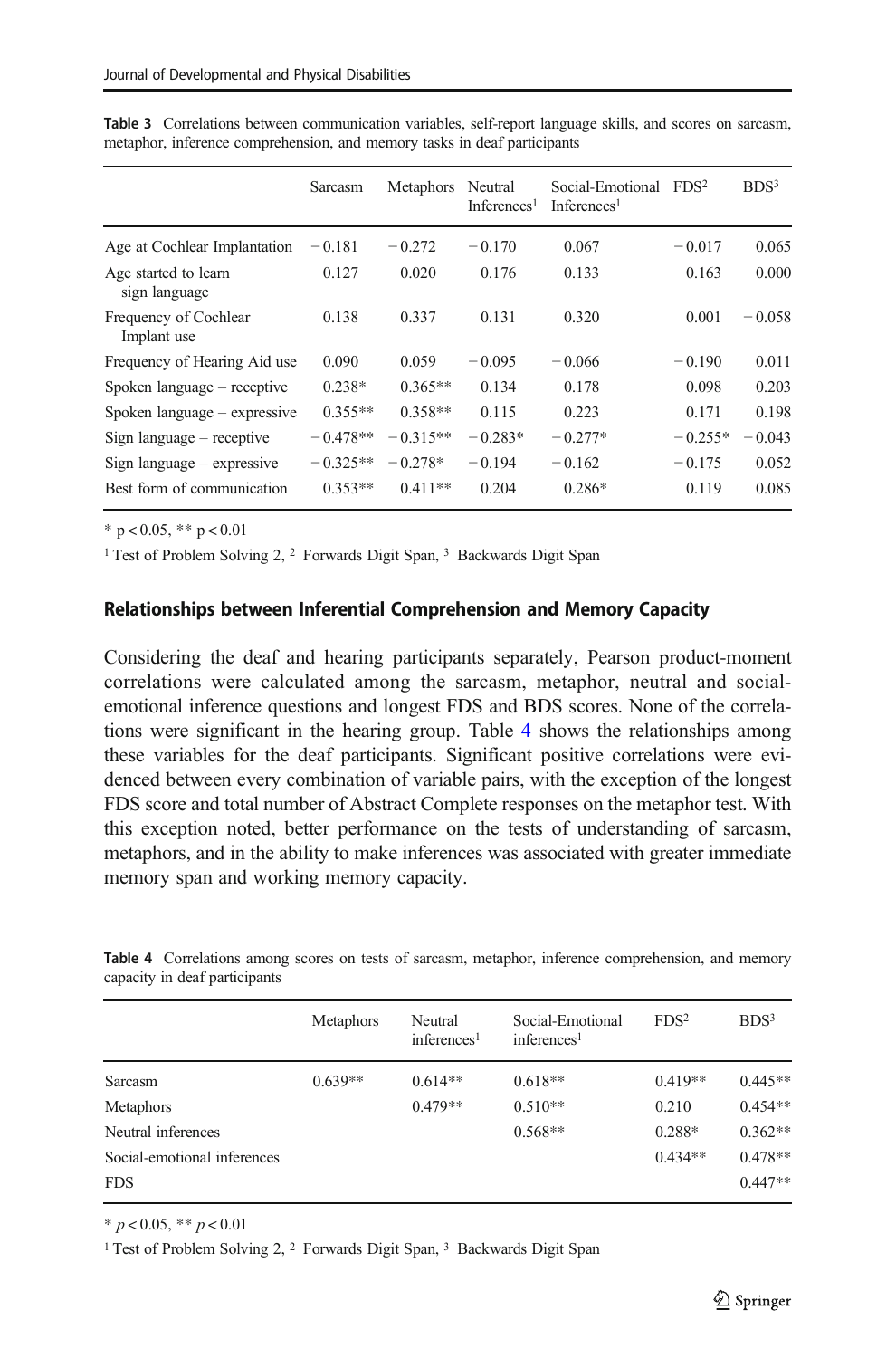### Predicting Inferential Comprehension Ability

A series of stepwise multiple regression analyses was conducted to examine factors that might underlie the observed difficulties of deaf students in understanding figurative language and making inferences. Analyses first examined the role of communication/ language factors in making neutral and mental state inferences from text. In order to maximize power of the analyses, only those variables that did not exclude any of the deaf participants (e.g., age at implantation would have excluded all the nonusers) were entered as predictors, and sarcasm, metaphor, neutral and mental state inferences served as criterion variables. Thus the five predictor variables included were self-rated receptive and expressive spoken language ability, self-rated receptive and expressive sign language ability, and best form of communication.

Analysis of the deaf participants'sarcasm scores yielded only receptive sign language ability as a significant predictor,  $R^2 = 0.22$ ,  $\beta = -0.48$ ,  $F(1, 72) = 21.32$ ,  $p < .001$ , as better self-rated understanding of sign language predicted poorer understanding of sarcasm. The ability to grasp the most abstract interpretation of metaphors (Abstract Complete responses) was predicted by the participants' best form of communication, such that those who reported speaking/listening as their best language were more able to interpret metaphors abstractly,  $R^2 = 0.16$ ,  $\beta = 0.41$ ,  $F(1,72) = 14.62$ ,  $p < 0.001$ . Analysis of the ability to make neutral inferences from text also yielded only one significant predictor: again, self-reported receptive sign language skills, with better understanding of sign language predicting poorer ability to make neutral, non-mental state inferences,  $R^2 = 0.07$ ,  $\beta = -0.28$ ,  $F(1,72) = 6.29$ ,  $p < 0.05$ . Finally, making inferences in socialemotional contexts was associated with the deaf participants' best form of communication, such that self-reported greater proficiency in spoken language predicted stronger ability to make mental state inferences,  $R^2 = 0.07$ ,  $\beta = 0.23$ ,  $F(1,72) = 6.39$ ,  $p < 0.05$ .

Two further regression analyses examined the prediction of sarcasm and metaphor comprehension using variables selected based on previous findings reported in the literature and those required specifically to address the aims of the study. Table [5](#page-14-0) presents the results of a stepwise multiple regression analysis with self-rated receptive spoken and sign language skills, best form of communication, social-emotional mental state inferences, neutral inferences, and longest BDS as predictor variables, and sarcasm as the criterion variable. The ability to make social-emotional mental state inferences was the strongest predictor of sarcasm understanding, accounting for 38% of the variance in sarcasm scores. Poorer selfreported understanding of sign language, the ability to make neutral inferences and working memory, in that order, each contributed additional significant variance to the understanding of sarcasm, with the full model accounting for 56% of the variance in sarcasm scores.

Finally, a parallel stepwise regression analysis with the same independent variables was conducted with the ability to make fully abstract interpretations of metaphors (Abstract Complete scores) as the criterion variable (Table [6\)](#page-15-0). Again, making social-emotional mental state inferences predicted the greatest proportion of variance (26%), with the remaining three significant predictors contributing a further 17.6% of variance. However, in this instance, after the ability to make social-emotional inferences, the deaf participants' best form of communication (spoken over sign language) was the strongest predictor, followed by working memory capacity, which contributed 6.5% to the variance accounted for in metaphor scores. Neutral, non-mental state inferences, while making a significant contribution to the model, accounted for only 3.4% of additional variance.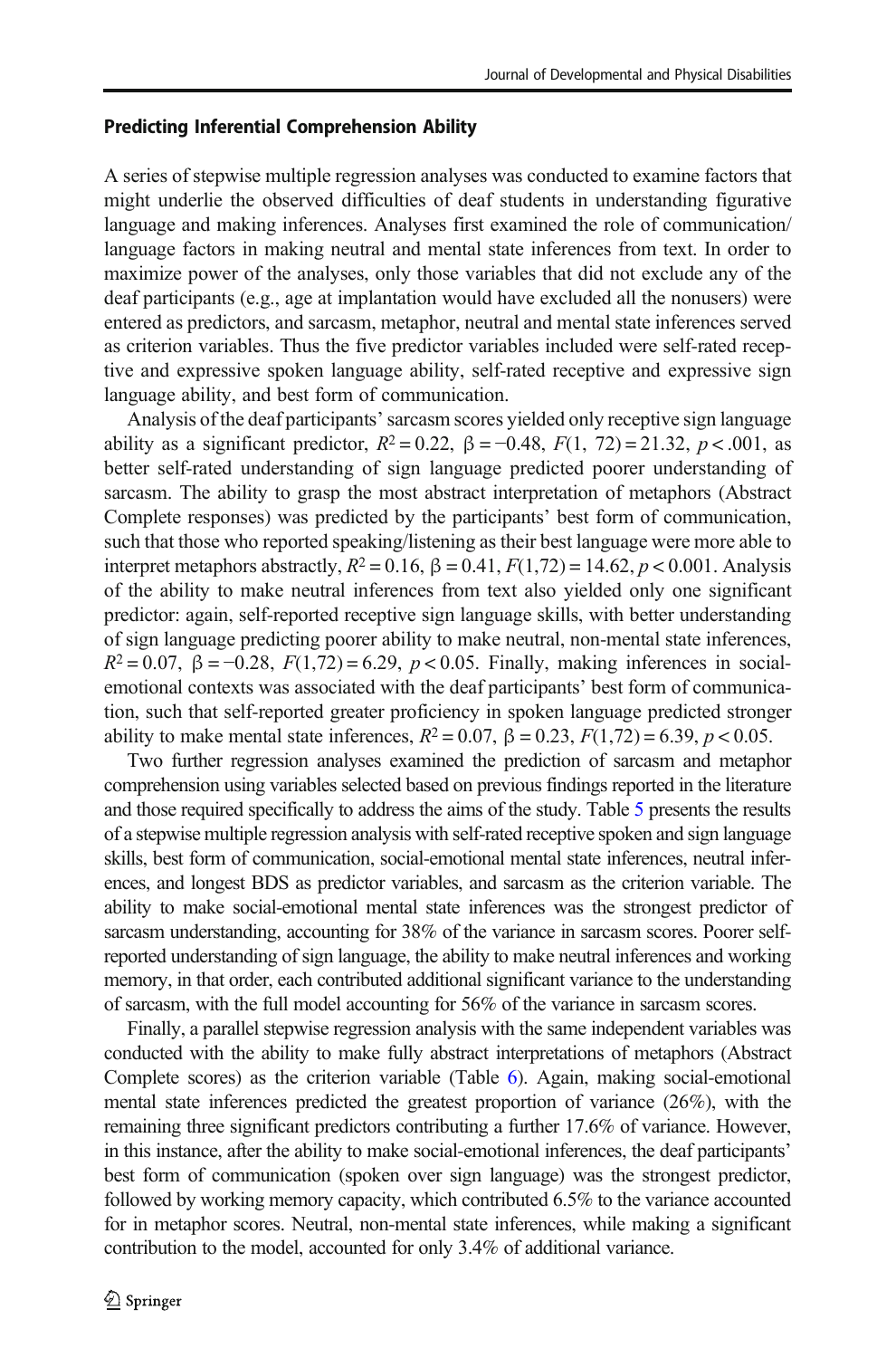| Predictor                 | $R^2$      | Standardized<br>F |          | Significance of F                                 |  |
|---------------------------|------------|-------------------|----------|---------------------------------------------------|--|
|                           | (adjusted) | β                 | (change) | (charget)                                         |  |
| Mental state inferences   | 0.382      | 0.618             | 44.534   | $0.000\dagger$                                    |  |
| Mental state inferences   | 0.484      | 0.526             | 14.026   | $0.000$ <sup><math>\dagger</math></sup> , $0.000$ |  |
| Sign language - receptive |            | $-0.332$          |          | 0.000                                             |  |
| Mental state inferences   | 0.558      | 0.349             | 11.683   | $0.000$ <sup><math>\dagger</math></sup> , $0.001$ |  |
| Sign language - receptive |            | $-0.287$          |          | 0.001                                             |  |
| Neutral inferences        |            | 0.334             |          | 0.001                                             |  |
| Mental state inferences   | 0.586      | 0.267             | 4.699    | $0.034$ †, $0.011$                                |  |
| Sign language - receptive |            | $-0.310$          |          | 0.000                                             |  |
| Neutral inferences        |            | 0.304             |          | 0.002                                             |  |
| Backwards Digit Span      |            | 0.194             |          | 0.034                                             |  |

<span id="page-14-0"></span>Table 5 Stepwise multiple regression analysis predicting sarcasm understanding from self-report communication, neutral and social-emotional inferencing, and working memory variables

# **Discussion**

This study aimed to extend understanding of inferencing abilities and possible processing mechanisms underlying these abilities in deaf college students. On all the measures of the ability to make inferences, with the exception of sarcasm, both groups of deaf students (CI users and nonusers) were significantly outperformed by their hearing counterparts, but the two deaf groups did not differ from each other. This latter finding is consistent with the growing body of evidence that the benefits of CIs to language acquisition, cognitive development, social communication and psychological well-being that have been documented in the preschool and primary school years are attenuated or have disappeared by secondary and college level education, for a variety of reasons (Marschark and Knoors [2019;](#page-23-0) Marschark et al. [2015](#page-23-0)). The late age at which the implant users received their first (or only) CI might be thought to contribute to the present inferencing results but, consistent with a variety of other studies, age at implantation was not a significant predictor of cognitive performance in any of the regression analyses. Similarly, although a number of the students who reported being CI users also reported that they used the device only infrequently, frequency of CI use was not a significant predictor of performance. Alternatively, the absence of significant differences between the two groups of deaf students may derive from the functioning of the implant device itself. The auditory signal provided by CIs is comparatively degraded relative to normal hearing, potentially contributing to delays in the development of linguistic and cognitive skills (e.g., Nittrouer et al. [2014\)](#page-24-0). This is particularly relevant in the case of understanding spoken nonliteral language such as sarcasm and irony, where recognition of the emotional qualities of an utterance through prosodic cues may not be readily accessible to CI users (Chatterjee et al. [2015;](#page-22-0) Most and Aviner [2009\)](#page-24-0). Thus while long-term CI use may support the development of good language skills in many recipients, grasping the more subtle, nuanced aspects of social interactions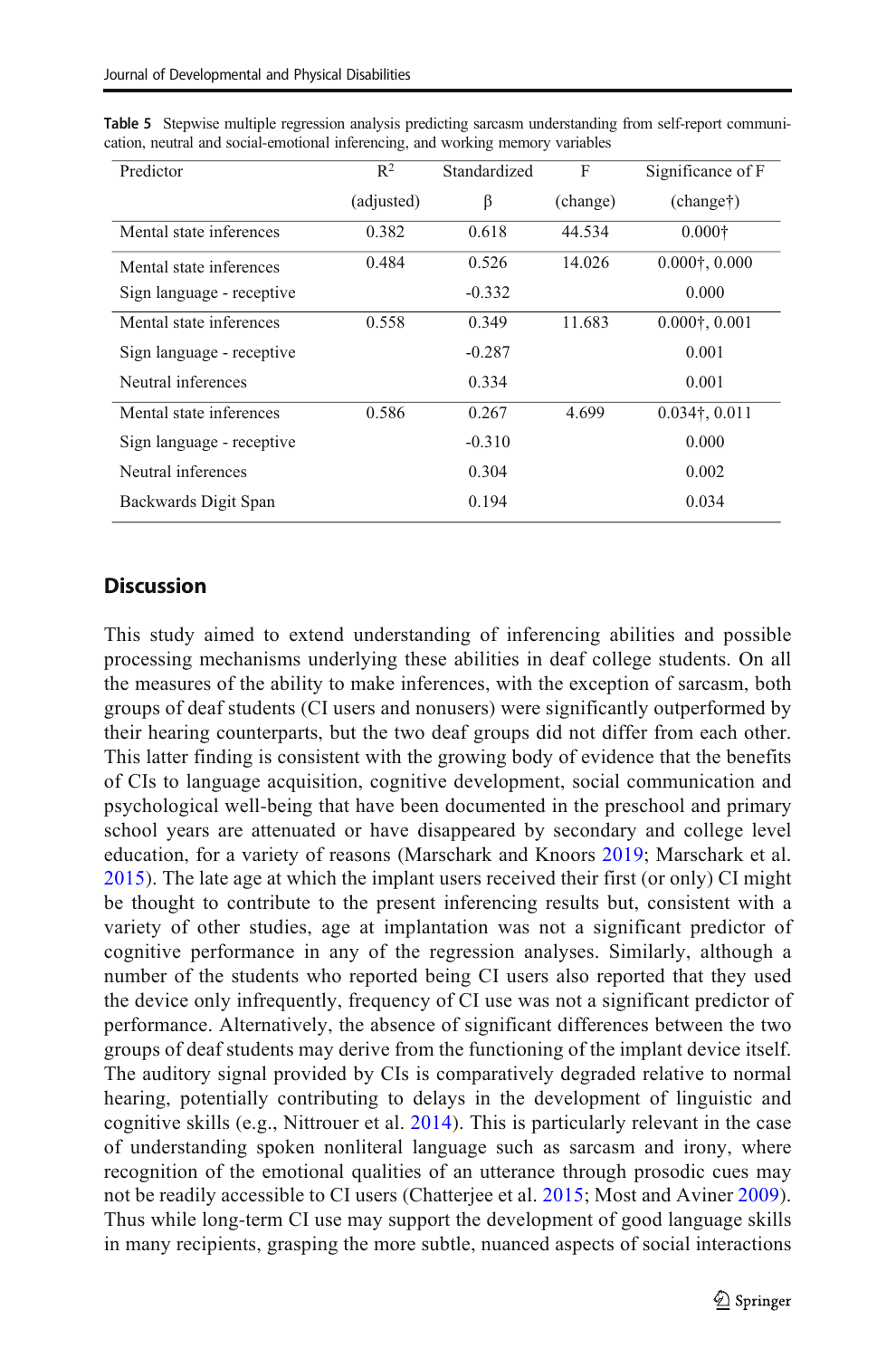| Predictor                  | $R^2$      | Standardised | F        | Significance of F              |
|----------------------------|------------|--------------|----------|--------------------------------|
|                            | (adjusted) | β            | (change) | (charget),                     |
| Mental state inferences    | 0.260      | 0.510        | 25.316   | $0.000 \dagger$                |
| Mental state inferences    | 0.337      | 0.428        | 8.918    | $0.006$ †, $0.000$             |
| Best form of communication |            | 0.289        |          | 0.006                          |
| Mental state inferences    | 0.402      | 0.283        | 7.699    | $0.007$ <sup>†</sup> , $0.012$ |
| Best form of communication |            | 0.305        |          | 0.002                          |
| Backwards Digit Span       |            | 0.292        |          | 0.007                          |
| Mental state inferences    | 0.436      | 0.171        | 4.149    | $0.045$ <sup>†</sup> , 0.159   |
| Best form of communication |            | 0.293        |          | 0.003                          |
| Backwards Digit Span       |            | 0.265        |          | 0.013                          |
| Neutral inferences         |            | 0.226        |          | 0.045                          |

<span id="page-15-0"></span>Table 6 Stepwise multiple regression analysis predicting metaphor understanding from self-report communication, neutral and social-emotional inferencing, and working memory variables

is likely to remain a challenge. If this is the case for spoken language it is conceivable that the understanding of these pragmatic aspects of language are equally hard to identify in written text.

# Differences between Deaf and Hearing Students

The significant differences evidenced between the deaf students and their hearing counterparts on all of the inferencing and memory measures were not entirely unexpected in view of previous research in deaf children and young adults (Marschark et al. [2019;](#page-23-0) Marschark and Knoors [2019\)](#page-23-0). It is unlikely that domain-general influences such as overall intellectual ability or fluid reasoning skills can account for these differences, given that all were attending university and therefore could be assumed to be functioning at a level associated with this educational stage. Instead, explanations for these delays or deficits in abilities across the range of inferencing tasks employed in this study may variously draw on the relationships between auditory deprivation and language acquisition, early conversational access and neurocognitive processes (Kral et al. [2016;](#page-23-0) Peterson [2020\)](#page-24-0). While the first two of these have proved popular viewpoints, they cannot fully account for the difficulties deaf individuals experience in mastering inferential comprehension.

The present study included four different measures of inferencing ability varying in the extent to which they tapped the ability to understand mental state, or theory of mind inferences. Despite being college students, consistent with the conclusions of Kyle and Cain  $(2015)$ , the deaf participants in this study were poorer than their hearing peers at providing appropriate responses to questions requiring inferences about everyday situations and past events. Therefore it appears that even at this basic level, hearing loss is associated with difficulty drawing conclusions not explicitly stated from information contained in texts. Thus the problems experienced by deaf individuals in making mental state inferences apparently do not reflect a domain-specific difficulty,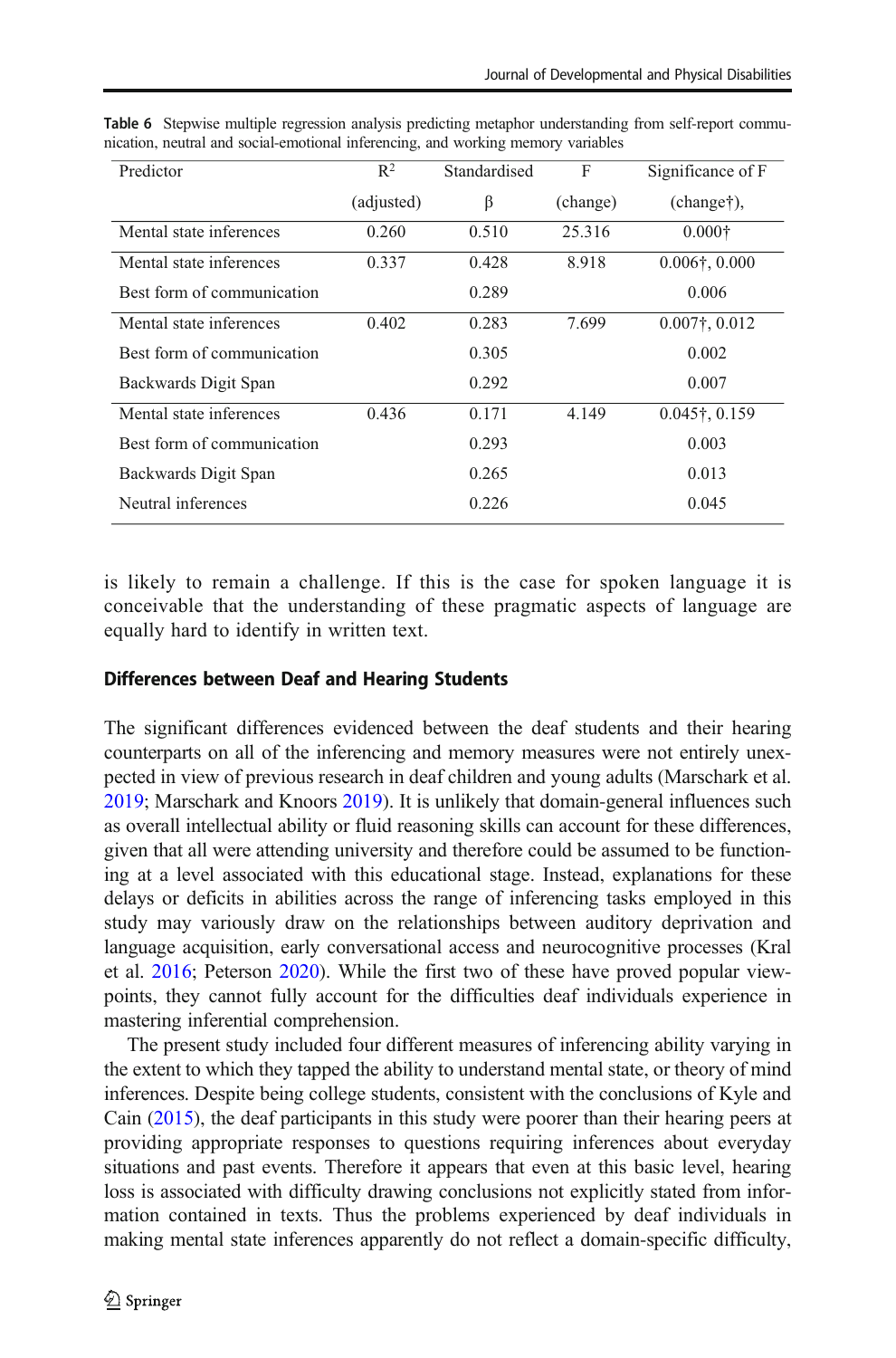but rather a more general difficulty in concept formation and representational understanding (Castellanos et al. [2014](#page-22-0)).

Another task focused on social-emotional inferences. Despite the apparent simplicity of this task, reflecting as it did only first-order theory of mind understanding, the deaf participants evidenced significant difficulty naming socially conventional emotional states compared with their hearing peers. Previous research findings are mixed, but studies where the deaf participants were on a par with their hearing peers in emotion recognition (e.g. Ziv et al. [2013\)](#page-25-0) focused on a limited range of "basic" emotions – typically happiness, sadness, anger, fear, and disgust. In contrast, the task in the present study demanded a more sophisticated understanding of emotional states, correct responses including terms such as, "shy", "self-conscious", "guilty", and "nervous".

A third task indicated that the ability to recognize the use of sarcasm in everyday social contexts was more problematic for the deaf students relative to their hearing peers. This is consistent with previous studies of both children and young adults (Marschark et al. [2019;](#page-23-0) O'Reilly et al. [2014\)](#page-24-0) and confirms the more general finding that hearing loss is associated with delayed development of advanced theory of mind abilities (Peterson [2020\)](#page-24-0). While lack of exposure to rich and diverse conversational input about mental states early in life may play a significant role in the delays in theory of mind development evident in deaf children and adolescents, later exposure to the typical social interactions of young adults, including those with similar communicative abilities and preferences in a college setting, does not appear to have been sufficient to ameliorate the deficit observed in college-age students.

In this study metaphors were also poorly understood by the deaf college students, a result consistent with Orlando and Shulman ([1989\)](#page-24-0), who found that explanations of metaphors provided by deaf children were more likely to be literal (i.e., concrete) than those provided by hearing peers. The present findings indicated that the deaf participants were more likely to select partially abstract or literal/irrelevant interpretations than their hearing counterparts, whereas the hearing participants were more likely to select the most abstract interpretations for the metaphors. Relatedly, the Gold and Segal ([2017](#page-22-0)) study suggested that deaf adults had difficulty in interpreting novel poetic metaphors as compared to more conventional metaphors, although that finding may have resulted from a confounding of metaphor type and familiarity (see Gold and Segal [2017,](#page-22-0) Appendix A) or vocabulary knowledge. Whether these differences are more a function of language abilities (signed or spoken) or experience with nonliteral language remains to be determined. The only pertinent variables available for the purposes of this study were self-reports of deaf participants' expressive and receptive language skills, neither of which (in either mode) speaks to the vocabulary, problem solving, and metacognitive abilities necessary for metaphor comprehension.

Finally, verbal memory span and verbal working memory capacity were significantly smaller in the deaf students compared with their hearing counterparts, irrespective of CI use, consistent with a large body of previous evidence (Kronenberger and Pisoni [2020;](#page-23-0) Pisoni et al. [2011](#page-25-0)). Many causes of congenital deafness are likely to influence the development of the auditory pathways of the brain before birth, with further impacts of the lack of spoken language input on the development of a functional brain connectome, from birth through to adulthood (Kral et al. [2016\)](#page-23-0). Thus despite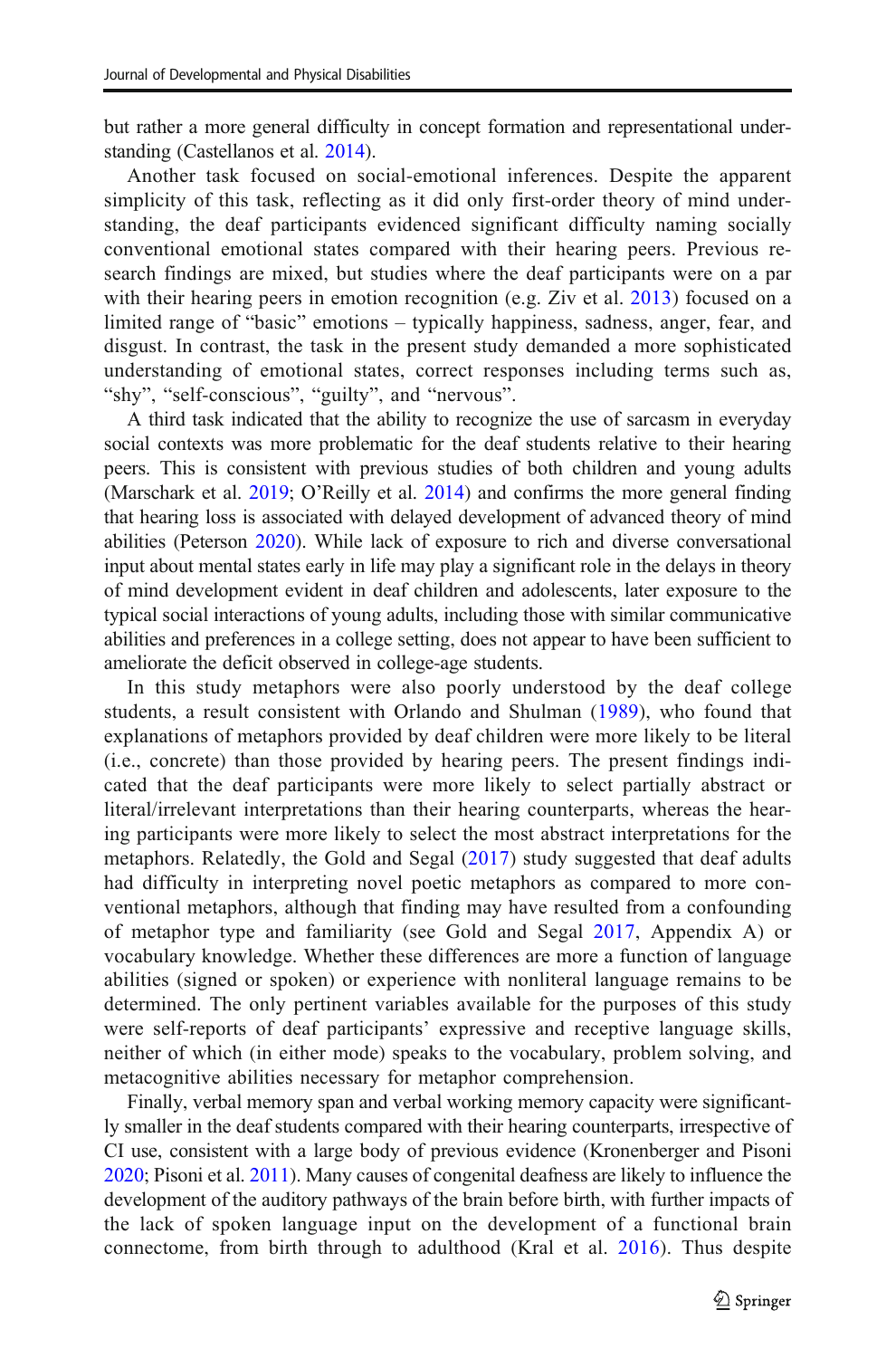remarkable brain plasticity, especially during the first few years of life, it is possible that lack of auditory stimulation has affected the neural pathways that support executive function abilities such as verbal working memory, if not before the influence of reduced language input then concurrently with it.

### Relationships between Understanding Inferences and Communication Abilities

Perhaps the most noteworthy aspect of these results lies in the contrast between the ability to comprehend sarcasm and metaphors by deaf students who rated themselves as having good receptive and expressive spoken language skills versus those who rated their equivalent proficiency in sign language as good. Among the deaf participants, better spoken language skills were associated with better understanding of sarcasm and metaphors. However the opposite was true for sign language skills: Students who rated themselves as having a higher level of sign language ability, both in terms of understanding sign and making themselves understood, showed poorer understanding of sarcasm and metaphors, the reverse of what the conversational account of theory of mind theory of mind delays would predict. Those results are consistent with a variety of recent findings indicating that by secondary school and college age, deaf students' spoken language skills are positively related to a variety of academic outcomes, while their sign language skills are negatively related or independent of such outcomes (Crowe et al. [2017;](#page-22-0) Marschark et al. [2015](#page-23-0)).

The most likely explanation for the present findings can be found in the nature of the tasks employed. Both sarcasm and metaphor require a more sophisticated, advanced level of mental state inferencing than the first and second order false belief tasks that have typically been the focus of studies finding an advantage to theory of mind understanding in deaf children who are proficient in sign language (for reviews, see Marschark et al. [2019;](#page-23-0) Peterson [2020\)](#page-24-0). This interpretation is supported by the significant correlations between performance on the three tasks that required mental state inferencing (social-emotional inferences, sarcasm and metaphors) and the deaf students' self-reported best mode of communication – spoken or sign language. Those students whose strongest language was spoken English performed better on all three of the tasks requiring the ability to attribute mental states. The fact that this relationship was not found for the ability to make neutral inferences based on world knowledge, further points to the special status of mental state inferencing and communication modality in deaf individuals. Importantly, this is not to suggest that sign language has a negative impact on social-emotional inferencing per se. Rather, it reflects the relatively greater utility of spoken language for the complex functioning required by the present tasks. As such, it is consistent with findings from a variety of recent studies indicating that at secondary and college levels, deaf students who rely primarily on spoken language demonstrate a variety of cognitive, academic, and social-emotional advantages over those who rely primarily on sign language (see Marschark and Knoors [2020;](#page-23-0) Marschark et al. [2015](#page-23-0); for reviews).

#### Relationships between Understanding Inferences and Memory Capacity

Strong and consistent relationships were evidenced between the tests of short-term memory and working memory, and all four of the tests of inferential comprehension: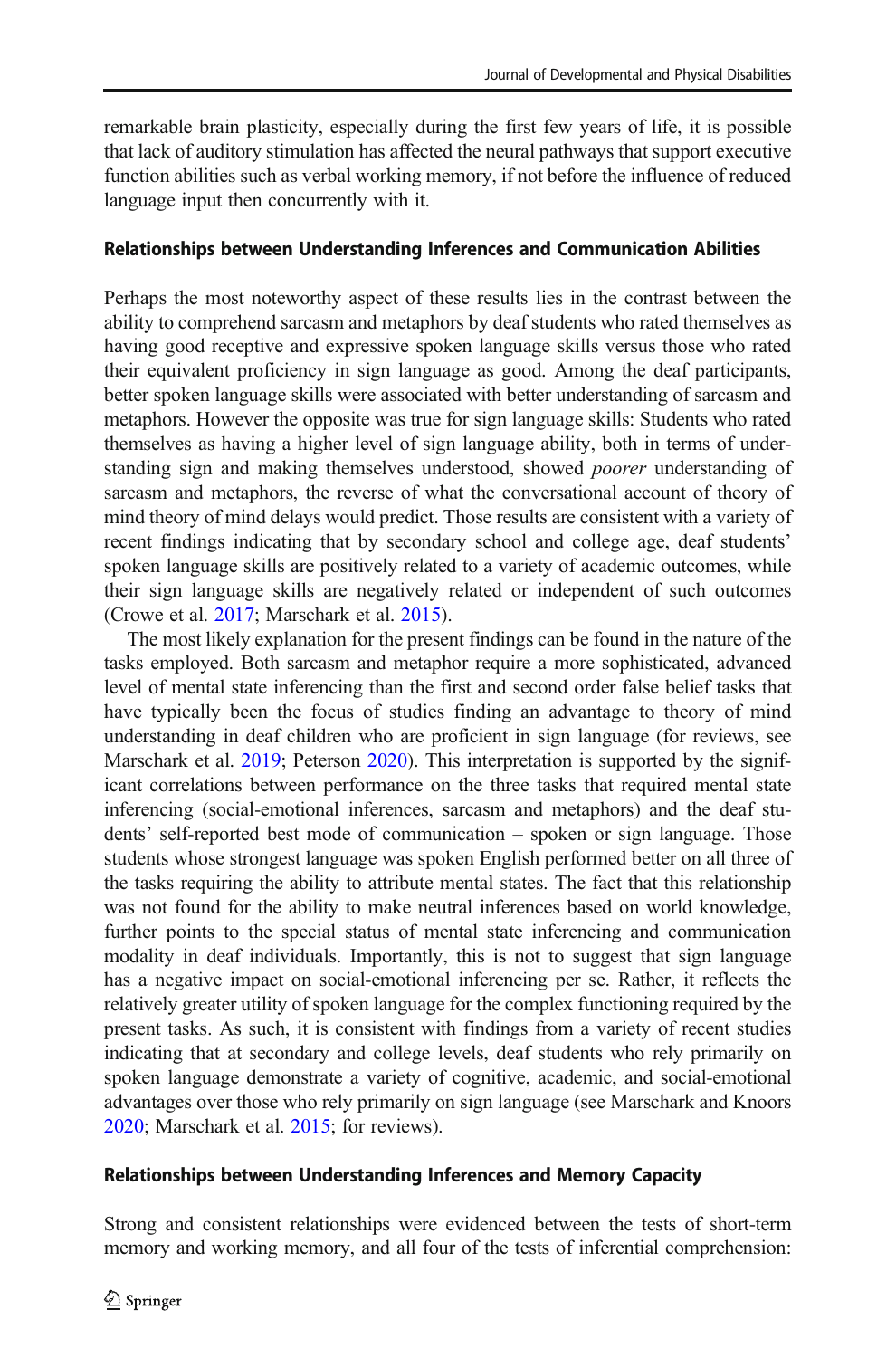Having greater short-term and working memory capacities was found to support the comprehension of nonliteral, figurative language in text. This result supports the findings of Iskandar and Baird [\(2014\)](#page-23-0), that working memory contributed to hearing college students' ability to generate abstract (rather than concrete or irrelevant) explanations for metaphors, a process likely to be dependent on the ability to simultaneously hold and evaluate multiple possible interpretations of the metaphors. Additionally, our results are consistent with a number of previous studies involving both hearing and deaf individuals that have reported associations between working memory and inferential comprehension, first- and second-order as well as advanced theory of mind abilities, and metaphor interpretation (Cain et al. [2004](#page-22-0); Carriedo et al. [2016;](#page-22-0) Chiappe and Chiappe [2007;](#page-22-0) Holmer et al. [2016;](#page-23-0) Meristo and Hjelmquist [2009](#page-24-0); Olkoniemi et al. [2016\)](#page-24-0). Individuals with longer working memory spans would have greater processing resources to devote to inhibitory control needed to supress the literal interpretations of figurative language (Chiappe and Chiappe [2007\)](#page-22-0).

One of the most interesting, and perhaps most surprising aspects of these correlational analyses was the complete dissociation of outcomes between the deaf participants and their hearing counterparts, with no significant relationships between verbal memory and inferential comprehension in the hearing students. Although a number of studies have evidenced such associations in hearing children and adults (e.g., Carriedo et al. [2016;](#page-22-0) Chiappe and Chiappe [2007](#page-22-0)), some, more commonly in clinical or other neuro-atypical populations including those with hearing loss, have found equivalent or related dissociations between groups (Ozonoff et al. [1991;](#page-24-0) Peterson [2015](#page-24-0)). Other studies provide an alternative approach to understanding this dissociation by dividing participants into groups based on their working memory capacity, finding that those with poorer working memory are also inferior at processing or producing metaphorical language (Monetta and Pell [2007](#page-24-0); Chiappe and Chiappe [2007](#page-22-0)). Similarly, Carriedo et al. [\(2016\)](#page-22-0) separated their healthy, neuro-typical participants into groups based on whether they were "more efficient" or "less efficient" metaphor processors: Working memory was only related to metaphor comprehension in the less efficient group.

Another strength of the current study relates to the common complaint when this kind of dissociation is found, which suggests that hearing samples do not show sufficient variability in the variables tested for correlation. This clearly is not the case in this study. It is evident from Table [2](#page-10-0) that the standard deviations for the hearing group were well within the ranges of those for the two deaf groups on both digit span measures and social-emotional inferences. Furthermore, the standard deviations for the hearing group appear quite large for the metaphor comprehension task as well. It is possible that the standard deviations for the hearing group on the sarcasm task produced a restricted range, but this one marginal finding does not explain the complete lack of significant correlations within the hearing group. Future research might therefore investigate similarities and differences in the distributions of scores on inferencing, memory, and nonliteral language tests in groups of deaf and hearing populations.

Taken together, along with the longitudinal studies of the relationship between executive function and theory of mind development (e.g., Austin et al. [2014](#page-21-0)), these studies support the contention that for deaf young adults, adequate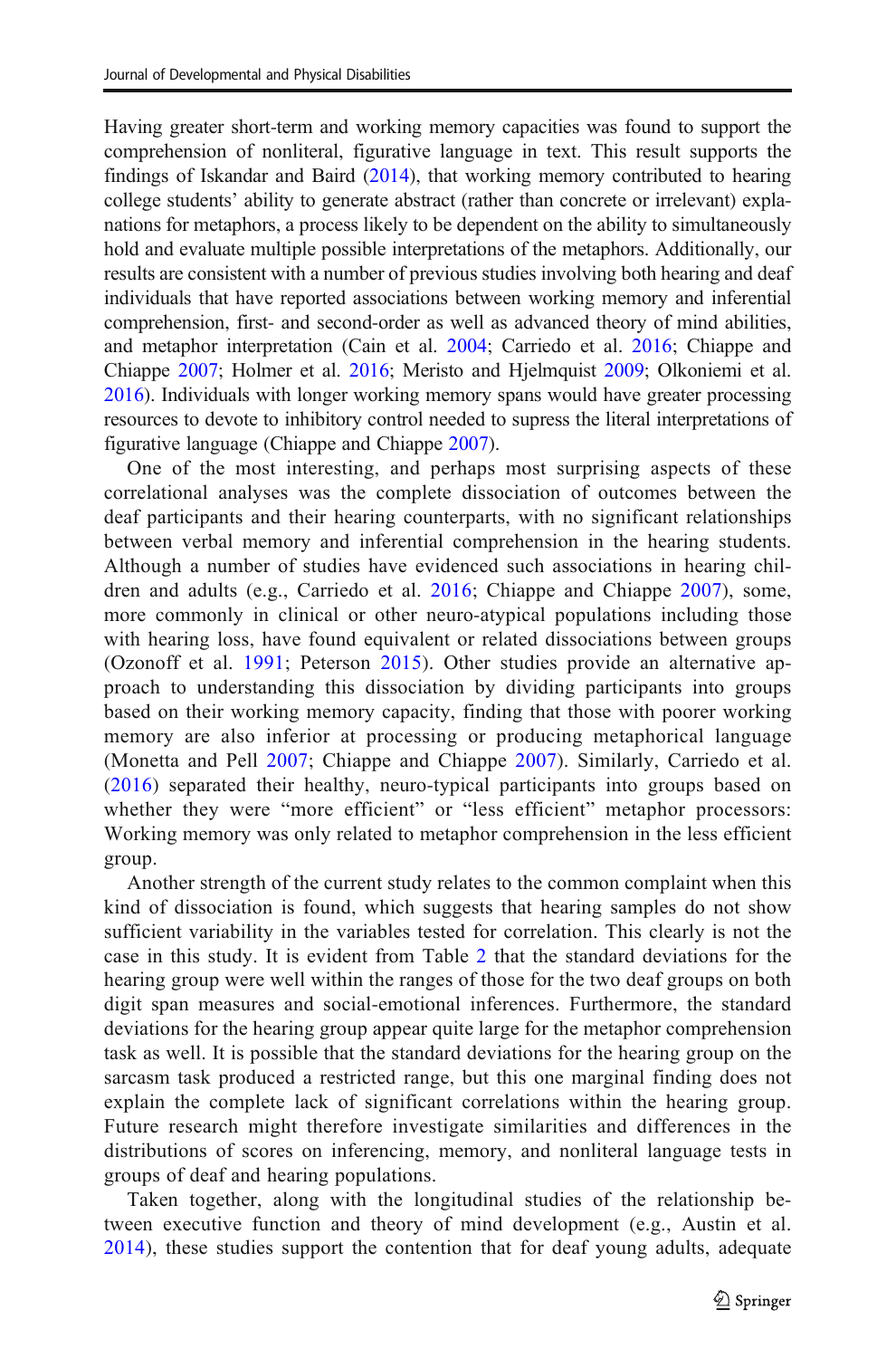working memory ability is a pre-requisite for making inferences, including mental state inferences, and the understanding of nonliteral language such as sarcasm and metaphors.

#### Predicting Understanding of Sarcasm and Metaphor

Building on the findings of Marschark et al. ([2019\)](#page-23-0) this study aimed to further determine the extent to which a range of cognitive, language, and communication factors contribute to the difficulties experienced by deaf college students in interpreting sarcastic comments. Almost 40% of the variance in sarcasm comprehension was accounted for by the ability to infer emotions to others in social contexts, a firstorder theory of mind ability. This is not surprising given that understanding sarcasm requires an appreciation of the social context and the speaker's emotional state. The outcome thus is consistent with the results of Olkoniemi et al. ([2016](#page-24-0)) who included a measure of participants' ability to use emotional information for decision-making in their investigation of processing of sarcasm and metaphors in written texts. A further 10% of the variance in performance on the sarcasm task was accounted for by students' self-rated receptive sign language skills, with better skills predicting poorer understanding of sarcasm. This may simply reflect the nature of the sarcasm task used in terms of tapping advanced theory of mind understanding rather than first-order false mental state inferences. However, recent studies have demonstrated that deaf college students' receptive sign language skills are not as good as they think they are (e.g., Spencer et al. [2018](#page-25-0); Walton et al. [2019](#page-25-0)), and it thus may be that, aside from a few native signers, participants who rated their skills higher simply may have been incorrect in their selfassessments. Alternatively, it is also possible that the result reflects a more subtle, complex picture of the interplay between sign language skill and advanced higher-order understanding of mental states (e.g., metacognition) that warrants further exploration.

The remaining two variables that contributed significant variance to the prediction of sarcasm comprehension were the ability to make neutral, nonmental state inferences, and working memory, which together accounted for another 10% of the variance. Thus deaf college students' difficulties in several cognitive domains may disrupt the comprehension of nonliteral language as it does for the higher order comprehension of other verbal material (Marschark and Knoors [2020\)](#page-23-0). Consistent with this suggestion is the role of working memory as an important cognitive process in aiding the processing of sarcasm, probably through enhanced ability to simultaneously hold in mind (and inhibit) alternative interpretations of an utterance while processing and perhaps re-processing the context.

As with sarcasm, and consistent with the hypothesis that interpreting figurative language requires making inferences about the mental state of the trope producer, the primary predictor of participants' scores on the metaphor comprehension was their scores on the social-emotional inferencing task. This may be a reflection of the nature of the metaphors, the subject of many of which was either directly about an emotion (e.g., "Love is a flower"), or suggested a social perspective (e.g. "Alcohol is a crutch", "A judge is a balance"). In addition, both participants' spoken language ability—as reflected in their indicating speech to be their best form of communication—and working memory capacity accounted for significant portions of variance in metaphor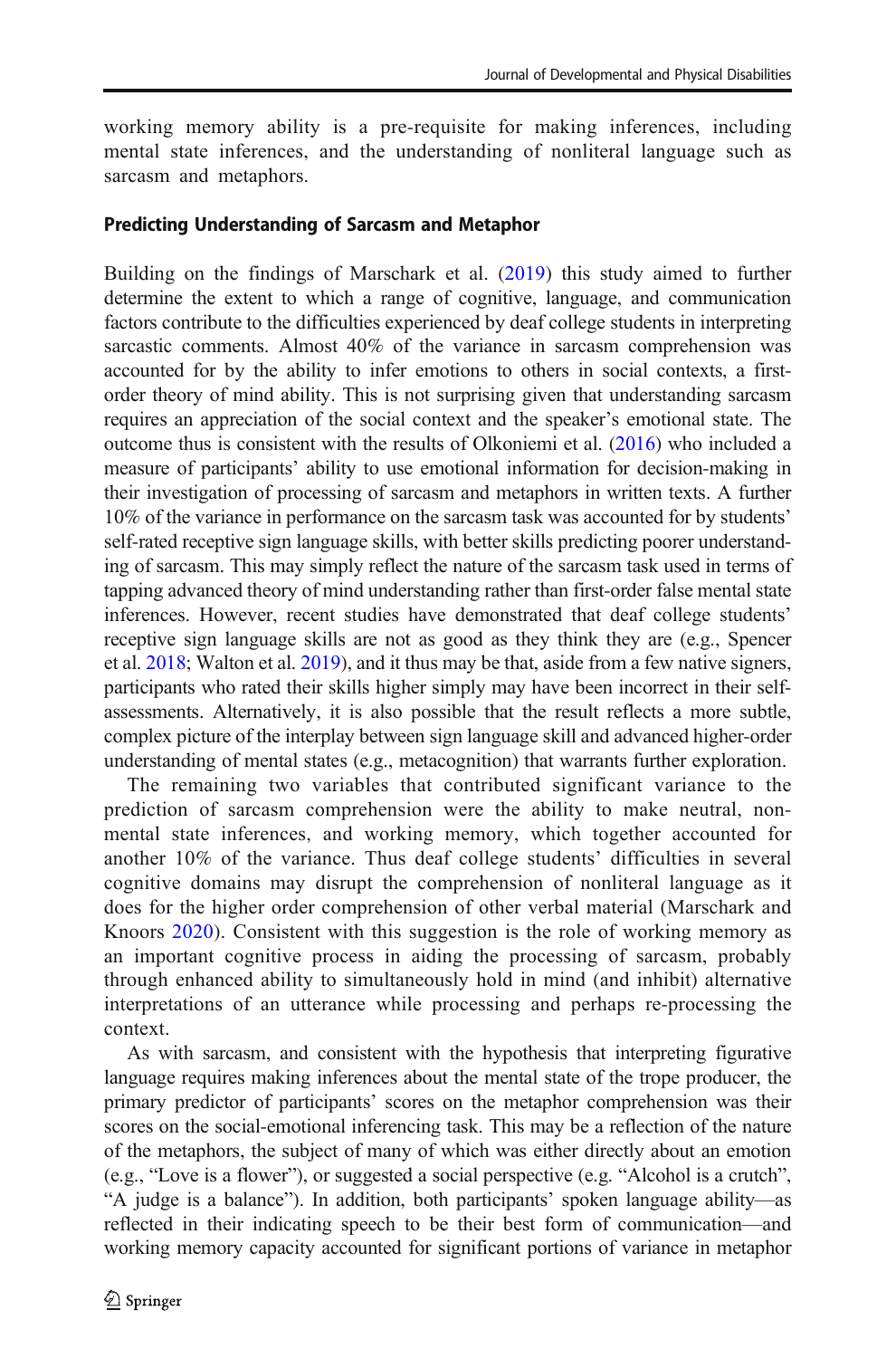comprehension scores. As Carriedo et al. [\(2016\)](#page-22-0) pointed out, especially in the absence of context as in this task, understanding metaphors requires relatively high levels of cognitive processing involving relational reasoning, cognitive inhibition, and working memory. These findings further emphasize both the complexity of metaphor comprehension and its reliance on both language and cognitive abilities.

#### Implications and Future Directions

Many authors have indicated the importance of age-appropriate theory of mind understanding for normal development of social interactions and social competence. Variations in capacity on theory of mind tasks should therefore lead to variations in scores on assessments of social competence, and this has been found to some extent in hearing preschool and school-age children (Banerjee et al. [2011;](#page-21-0) Devine et al. [2016\)](#page-22-0). Recent studies by Peterson et al. ([2016a\)](#page-24-0) and Peterson et al. [\(2016b](#page-24-0)) also demonstrated links between theory of mind mastery and social skills such as leadership, coping with frustration in interactions with peers and peer popularity in deaf children up to around 13 years of age. However, it is during adolescence and beyond that the use of metaphors, and in particular advanced theory of mind abilities such as irony and sarcasm, become of increasing importance. The current study confirmed that in many deaf individuals difficulty recognising that an utterance is intended to be sarcastic and not taken literally persists into early adulthood. Results also revealed clear difficulty in the ability to make mental state inferences attributing socially appropriate emotions. A valuable next step would be to clarify whether within this age range such difficulties impact upon social skills and peer relationships, either directly or moderated by another factor such as CI use, communication mode or communication efficacy.

A number of studies have highlighted the importance of executive function skills for social-emotional development. Several studies have explored this relationship both in terms of correlations between the constructs (e.g., Hintermair [2013](#page-22-0)) and the impact of interventions to promote social-emotional competence that focus, for example, on impulse control, social problem solving, awareness and regulation of feelings, and the accurate perception of the perspectives of others (Riggs et al. [2006](#page-25-0)). One limitation of our study was the lack of objective test of inhibition (impulse control). Given previous research demonstrating significant associations between inhibitory control and theory of mind ability in young children, including those with hearing loss and CIs (Austin et al. [2014;](#page-21-0) Cantin et al. [2016;](#page-22-0) Kouklari et al. [2018](#page-23-0); Liu et al. [2018;](#page-23-0) Mutter et al. [2006](#page-24-0)) inclusion of such a measure is likely to have further strengthened the proposition that executive function skills continue to play an important role later in the development of deaf individuals, influencing advanced theory of mind abilities such as the comprehension of sarcasm and metaphors.

Finally, one issue yet to be resolved is the long-term influence of CIs on the capacity of deaf individuals to develop age-appropriate mental state inferencing skills in adolescence and beyond. As yet firm conclusions cannot be drawn regarding the potential facilitation of this audiological intervention on mental state (and indeed world knowledge) inferential understanding. Thus, future research could usefully explore in detail the developmental trajectories of advanced mental state inferencing ability and executive function in adolescence and early adulthood in youngsters who received their implants very early in life.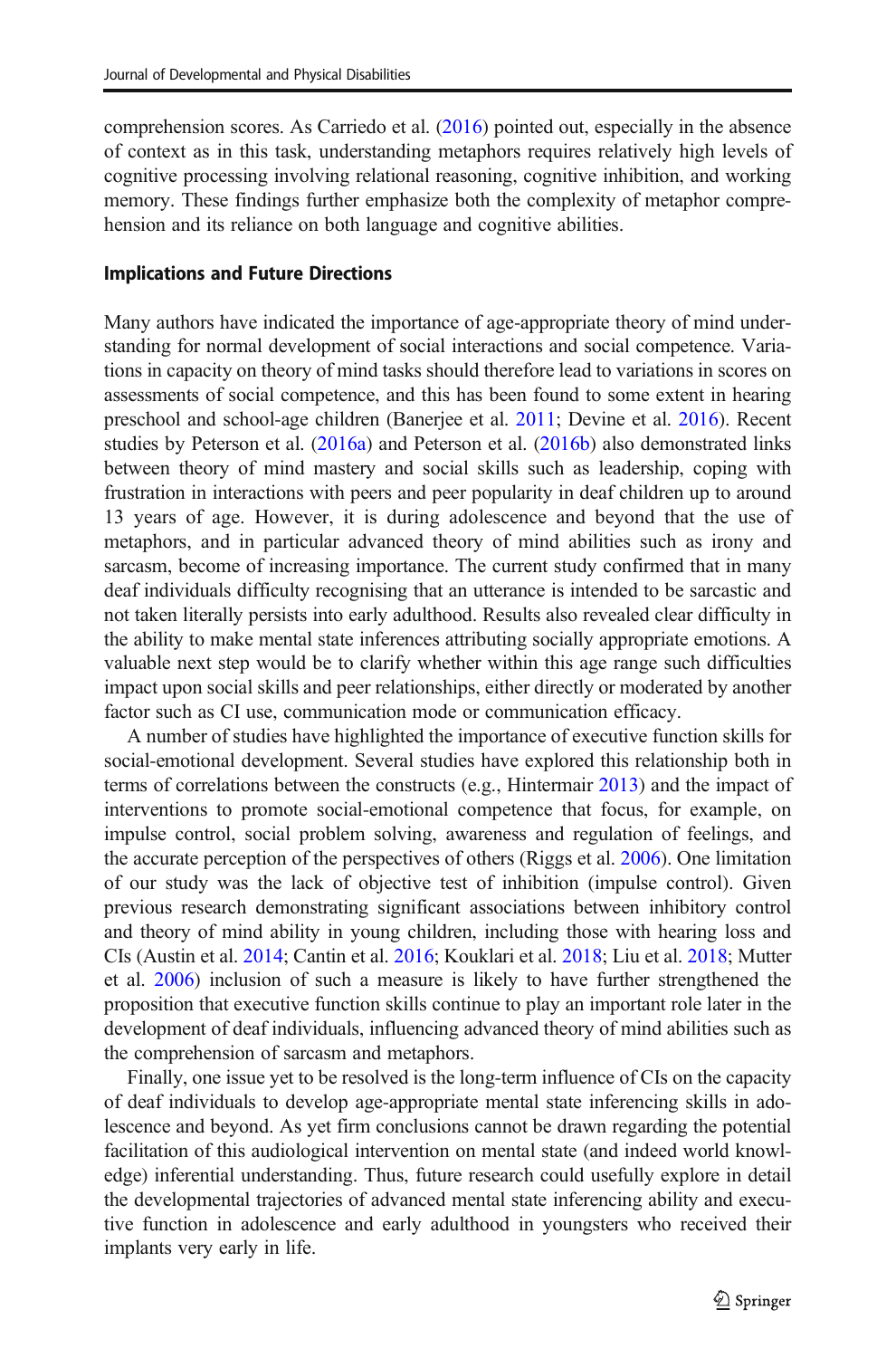<span id="page-21-0"></span>In conclusion, from a theoretical perspective this study supports a biopsychosocial conceptualisation of the difficulties experienced by deaf students in making inferences and, in particular, mental state inferences. The experiences of deaf children are arguably more diverse and unique to each child than those of their hearing counterparts, their hearing losses impacting language exposure, parent-child interactions, educational opportunities and approaches, and more. Influences of these factors on theory of mind development are likely to be bi-directional and recursive to a greater or lesser extent dependent on the particular factor(s) in question. While the conversational account of delays in theory of mind development in deaf children has provided a convincing starting point (Peterson [2020\)](#page-24-0), it is not the whole story and other factors undoubtedly play a role (Tucci and Easterbrooks [2020\)](#page-25-0). Neurocognitive, domain-general influences such as working memory are clear contenders in further explaining the great variability between deaf individuals in their theory of mind development, and in particular their ability to understand sarcasm and metaphors.

Acknowledgements We thank Sam Iskandar for sharing his metaphor materials, Peter Isquith for his encouragement and insights with regard to this project, and Jason Galster for his support.

Funding Information This research was supported by a grant from Advanced Bionics Corporation (USA). The results reported are solely the responsibility of the authors and do not necessarily represent the official views of Advanced Bionics or NTID.

#### Compliance with Ethical Standards

Conflict of Interest The authors declare no conflicts of interest.

Ethical Approval All procedures performed in the study involving human participants were in accordance with the ethical standards of the institutional committee and with the 1964 Helsinki declaration and its later amendments or comparable ethical standards.

Informed Consent Informed consent was obtained from all participants in the study.

Open Access This article is licensed under a Creative Commons Attribution 4.0 International License, which permits use, sharing, adaptation, distribution and reproduction in any medium or format, as long as you give appropriate credit to the original author(s) and the source, provide a link to the Creative Commons licence, and indicate if changes were made. The images or other third party material in this article are included in the article's Creative Commons licence, unless indicated otherwise in a credit line to the material. If material is not included in the article's Creative Commons licence and your intended use is not permitted by statutory regulation or exceeds the permitted use, you will need to obtain permission directly from the copyright holder. To view a copy of this licence, visit <http://creativecommons.org/licenses/by/4.0/>.

# References

- Austin, G., Groppe, K., & Elsner, B. (2014). The reciprocal relationship between executive function and theory of mind in middle childhood: A 1-year longitudinal perspective. Frontiers in Psychology, 5, 655. [https://doi.org/10.3389/fpsyg.2014.00655.](http://creativecommons.org/licenses/by/4.0/)
- Bahrami, H., Faramarzi, S., & Amouzadeh, M. (2018). A comparative study of metaphorical expression understanding between children with cochlear implants and normal children. Auditory and Vestibular Research, 27(3), 131–136. [https://doi.org/10.18502/avr.v27i3.54.](https://doi.org/10.18502/avr.v27i3.54)
- Banerjee, R., Watling, D., & Caputi, M. (2011). Peer relations and the understanding of faux pas: Longitudinal evidence for bidirectional associations. Child Development, 82(6), 1887–1905. [https://doi.org/10.1111](https://doi.org/10.1111/j.1467-8624.2011.01669.x) [/j.1467-8624.2011.01669.x.](https://doi.org/10.1111/j.1467-8624.2011.01669.x)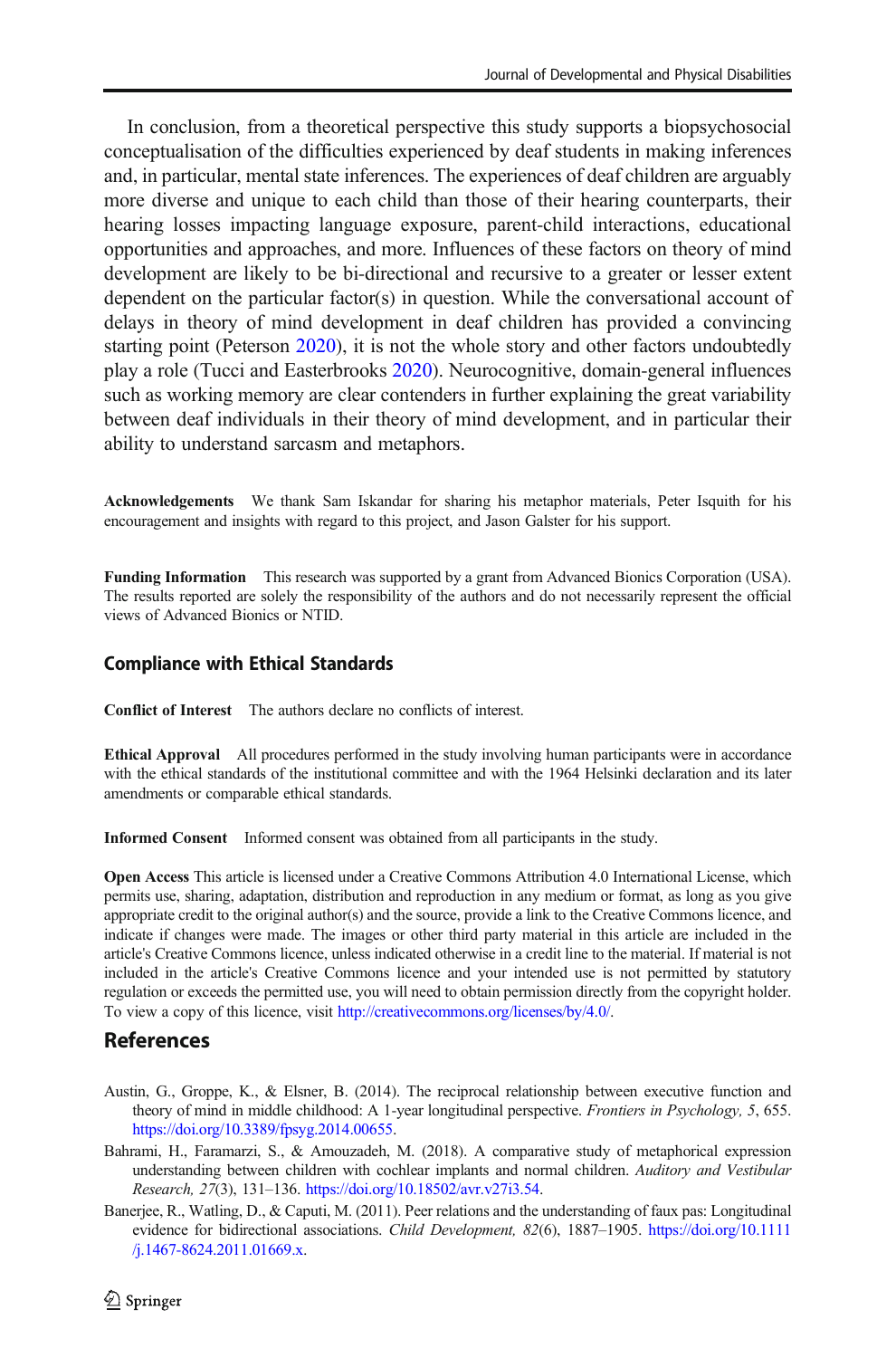- <span id="page-22-0"></span>Bharadwaj, S. V., Maricle, D., Green, L., & Allman, T. (2015). Working memory, short-term memory and reading proficiency in school-age children with cochlear implants. International Journal of Pediatric Otorhinolaryngology, 79(10), 1647–1653. <https://doi.org/10.1016/j.ijporl.2015.07.006>.
- Bowers, L., Huisingh, R. & LoGiudice, C. (2007). Test of Problem Solving 2. Academic Therapy Publications.
- Cain, K., Oakhill, J., & Bryant, P. (2004). Children's Reading comprehension ability: Concurrent prediction by working memory, verbal ability, and component skills. Journal of Educational Psychology, 96(1), 31–42. [https://doi.org/10.1037/0022-0663.96.1.31.](https://doi.org/10.1037/0022-0663.96.1.31)
- Calderon, R., & Greenberg, M. (2011). Social and emotional development of deaf children: Family, school, and program effects. The Oxford handbook of deaf studies, language, and education, 1, 188–199.
- Cantin, R. H., Gnaedinger, E. K., Gallaway, K. C., Hesson-McInnis, M. S., & Hund, A. M. (2016). Executive functioning predicts reading, mathematics, and theory of mind during the elementary years. Journal of Experimental Child Psychology, 146, 66–78. <https://doi.org/10.1016/j.jecp.2016.01.014>.
- Carriedo, N., Corral, A., Montoro, P. R., Herrero, L., Ballestrino, P., & Sebastián, I. (2016). The development of metaphor comprehension and its relationship with relational verbal reasoning and executive function. PLoS One, 11(3), e0150289. <https://doi.org/10.1371/journal.pone.0150289>.
- Castellanos, I., Kronenberger, W. G., Beer, J., Colson, B. G., Henning, S. C., Ditmars, A., & Pisoni, D. B. (2014). Concept formation skills in long-term cochlear implant users. Journal of Deaf Studies and Deaf Education, 20(1), 27–40. [https://doi.org/10.1093/deafed/enu039.](https://doi.org/10.1093/deafed/enu039)
- Chatterjee, M., Zion, D. J., Deroche, M. L., Burianek, B. A., Limb, C. J., Goren, A. P., Kulkarni, A. M., & Christensen, J. A. (2015). Voice emotion recognition by cochlear-implanted children and their normallyhearing peers. *Hearing Research*, 322, 151-162. [https://doi.org/10.1016/j.heares.2014.10.003.](https://doi.org/10.1016/j.heares.2014.10.003)
- Chiappe, D. L., & Chiappe, P. (2007). The role of working memory in metaphor production and comprehension. Journal of Memory and Language, 56(2), 172-188. [https://doi.org/10.3758/PBR.17.3.400.](http://creativecommons.org/licenses/by/4.0/)
- Coppens, K. M., Tellings, A., Verhoeven, L., & Schreuder, R. (2013). Reading vocabulary in children with and without hearing loss: The roles of task and word type. Journal of Speech, Language, and Hearing Research, 56(2), 654–666. [https://doi.org/10.1044/1092-4388\(2012/11-0138\).](https://doi.org/10.1044/1092-4388(2012/�11-0138))
- Crowe, M. M., Dammeyer, J., & Lehane, C. (2017). Achievement, language, and technology use among college-bound deaf learners. Journal of Deaf Studies and Deaf Education, 22, 393–401. [https://doi.](https://doi.org/10.1093/deafed/enx029) [org/10.1093/deafed/enx029.](https://doi.org/10.1093/deafed/enx029)
- Devine, R. T., White, N., Ensor, R., & Hughes, C. (2016). Theory of mind in middle childhood: Longitudinal associations with executive function and social competence. Developmental Psychology, 52(5), 758–771. <https://doi.org/10.1037/dev0000105>.
- Edwards, L. C. & Isquith, P. K. (2020). Cognitive development: The impact of pediatric cochlear implantation. In Marschark, M. Knoors, H. (Eds.), The Oxford handbook of deaf studies in learning and cognition. New York, NY: Oxford University Press.
- Fahie, C. M., & Symons, D. K. (2003). Executive functioning and theory of mind in children clinically referred for attention and behavior problems. Journal of Applied Developmental Psychology, 24(1), 51– 73. [https://doi.org/10.1016/S0193-3973\(03\)00024-8](https://doi.org/10.1016/S0193-3973(03)00024-8).
- Garrison, W., Long, G., & Dowaliby, F. (1997). Working memory capacity and comprehension processes in deaf readers. Journal of Deaf Studies and Deaf Education, 2(2), 78–94. [https://doi.org/10.1093](https://doi.org/10.1093/oxfordjournals.deafed.a014315) [/oxfordjournals.deafed.a014315.](https://doi.org/10.1093/oxfordjournals.deafed.a014315)
- Gibbs Jr, R. W., & Colston, H. L. (2012). Interpreting figurative meaning. Cambridge, UK: Cambridge University Press.
- Giora, R. (1999). On the priority of salient meanings: Studies of literal and figurative language. Journal of Pragmatics, 31(7), 919–929. [https://doi.org/10.1016/S0378-2166\(98\)00100-3](https://doi.org/10.1016/S0378-2166(98)00100-3).
- Giora, R. (2003). On our mind: Salience, context, and figurative language. New York, NY: Oxford University Press.
- Gold, R., & Segal, O. (2017). Metaphor comprehension by deaf young adults. Journal of Deaf Studies and Deaf Education, 22(3), 316–325. [https://doi.org/10.1093/deafed/enx010.](https://doi.org/10.1093/deafed/enx010)
- Hall, M. L., Eigsti, I. M., Bortfeld, H., & Lillo-Martin, D. (2017). Auditory deprivation does not impair executive function, but language deprivation might: evidence from a parent-report measure in deaf native signing children. Journal of Deaf Studies and Deaf Education, 22(1), 9-21. [https://doi.org/10.1093](http://creativecommons.org/licenses/by/4.0/) [/deafed/enw054.](http://creativecommons.org/licenses/by/4.0/)
- Happé, F. G. (1993). Communicative competence and theory of mind in autism: A test of relevance theory. Cognition, 48(2), 101–119. <https://doi.org/10.1016/0010-0277/2893/2990026-R>.
- Hintermair, M. (2013). Executive functions and behavioral problems in deaf and hard-of-hearing students at general and special schools. Journal of Deaf Studies and Deaf Education, 18(3), 344–359. [https://doi.](https://doi.org/10.1093/deafed/ent003) [org/10.1093/deafed/ent003.](https://doi.org/10.1093/deafed/ent003)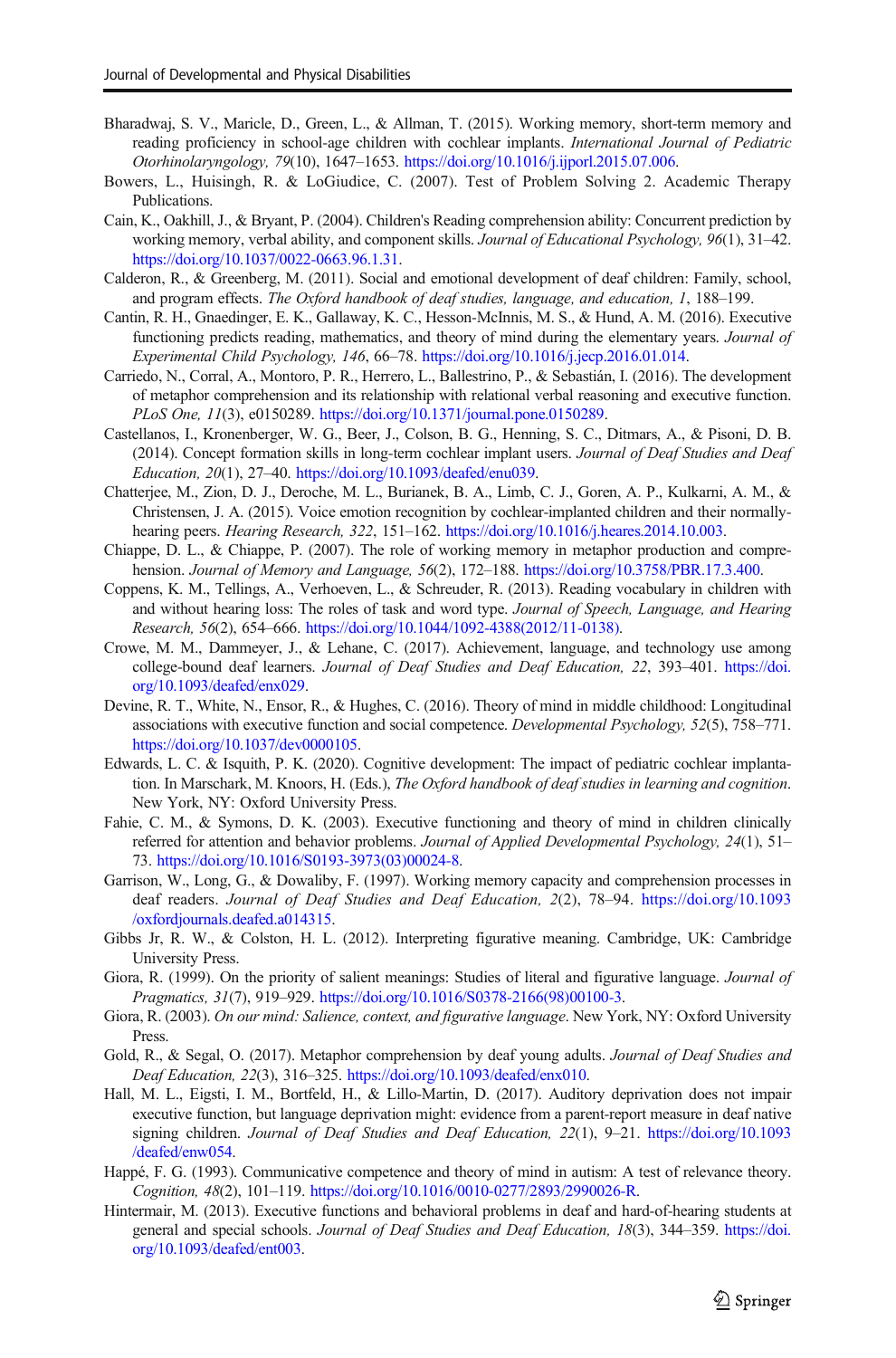- <span id="page-23-0"></span>Holmer, E., Heimann, M., & Rudner, M. (2016). Theory of mind and reading comprehension in deaf and hard-of-hearing signing children. Frontiers in Psychology, 7, 854. [https://doi.org/10.3389](https://doi.org/10.3389/fpsyg.2016.00854) [/fpsyg.2016.00854.](https://doi.org/10.3389/fpsyg.2016.00854)
- Houston, D., Chen, C.-H., Monroy, C., & Castellanos, I. (2020). How early auditory experience affects children's ability to learn spoken words. In M. Marschark & H. Knoors (Eds.), The Oxford handbook of deaf studies in learning and cognition. New York, NY: Oxford University Press. (in press)
- Iran-Nejad, A., Ortony, A., & Rittenhouse, R. K. (1981). The comprehension of metaphorical uses of English by deaf children. Journal of Speech, Language, and Hearing Research, 24(4), 551–556. [https://doi.](https://doi.org/10.1044/jshr.2404.551) [org/10.1044/jshr.2404.551.](https://doi.org/10.1044/jshr.2404.551)
- Iskandar, S. (2014). The metaphor interpretation test: Cognitive processes involved and age group differences in performance. Electronic. Theses and Dissertations, 5087 [scholar.uwindsor.ca/etd/5087.](https://scholar.uwindsor.ca/etd/5087)
- Iskandar, S., & Baird, A. D. (2014). The role of working memory and divided attention in metaphor interpretation. Journal of Psycholinguistic Research, 43(5), 555–568. [https://doi.org/10.1007/s10936-](https://doi.org/10.1007/s10936-013-9267-1) [013-9267-1.](https://doi.org/10.1007/s10936-013-9267-1)
- Karasinski, C., & Weismer, S. E. (2010). Comprehension of inferences in discourse processing by adolescents with and without language impairment. Journal of Speech, Language, and Hearing Research, 53(5), 1268–1279. [https://doi.org/10.1044/1092-4388\(2009/09-0006](https://doi.org/10.1044/1092-4388(2009/�09-0006).
- Kral, A., Kronenberger, W. G., Pisoni, D. B., & O'Donoghue, G. M. (2016). Neurocognitive factors in sensory restoration of early deafness: A connectome model. The Lancet Neurology, 15(6), 610–621. [https://doi.](https://doi.org/10.1016/S1474-4422(16)00034-X) [org/10.1016/S1474-4422\(16\)00034-X](https://doi.org/10.1016/S1474-4422(16)00034-X).
- Kronenberger, W. G. & Pisoni, D. B. (2020). Why are children with cochlear implants at risk for executive functioning delays: Language only or something more? In Marschark, M. & Knoors, H. (Eds.), The Oxford handbook of deaf studies in learning and cognition. New York, NY: Oxford University Press.
- Keenan, T., Olson, D. R., & Marini, Z. (1998). Working memory and children's developing understanding of mind. Australian Journal of Psychology, 50(2), 76–82. <https://doi.org/10.1080/00049539808257537>.
- Kouklari, E. C., Tsermentseli, S., & Auyeung, B. (2018). Executive function predicts theory of mind but not social verbal communication in school-aged children with autism spectrum disorder. Research in Developmental Disabilities, 76, 12–24. [https://doi.org/10.1016/j.ridd.2018.02.015.](https://doi.org/10.1016/j.ridd.2018.02.015)
- Kyle, F. E., & Cain, K. (2015). A comparison of deaf and hearing children's reading comprehension profiles. Topics in Language Disorders, 35(2), 144–156. [https://doi.org/10.1097/TLD.0000000000000053.](https://doi.org/10.1097/TLD.0000000000000053)
- Lecce, S., Bianco, F., Devine, R. T., & Hughes, C. (2017). Relations between theory of mind and executive function in middle childhood: A short-term longitudinal study. Journal of Experimental Child Psychology, 163, 69–86. <https://doi.org/10.1016/j.jecp.2017.06.011>.
- Li, D., Wang, S., Zhang, F., Zhu, L., Wang, T., & Wang, X. (2019). DHH students' comprehension of irony in self-paced reading. Journal of Deaf Studies and Deaf Education, 24, 270–279. [https://doi.org/10.1093](https://doi.org/10.1093/deafed/enz009) [/deafed/enz009.](https://doi.org/10.1093/deafed/enz009)
- Liu, M., Wu, L., Wu, W., Li, G., Cai, T., & Liu, J. (2018). The relationships among verbal ability, executive function, and theory of mind in young children with cochlear implants. International Journal of Audiology, 57(12), 875–882. <https://doi.org/10.1080/14992027.2018.1498982>.
- Marcovitch, S., O'Brien, M., Calkins, S. D., Leerkes, E. M., Weaver, J. M., & Levine, D. W. (2015). A longitudinal assessment of the relation between executive function and theory of mind at 3, 4, and 5 years. Cognitive Development, 33, 40–55. <https://doi.org/10.1016/j.cogdev.2014.07.001>.
- Marschark, M., Edwards, L., Peterson, C., Crowe, K., & Walton, D. (2019). Understanding theory of mind in deaf and hearing college students. Journal of Deaf Studies and Deaf Education, 24(2), 104–118. <https://doi.org/10.1093/deafed/eny039>.
- Marschark, M. & Knoors, H. (2019). Sleuthing the 93% solution in deaf education. In H. Knoors & M. Marschark (Eds.), Evidence-based practice in deaf education. New York, NY: Oxford University Press.
- Marschark, M. & Knoors, H. (2020). Deaf studies in learning and cognition: A coming-of-age story. In M. Marschark & H. Knoors (Eds.), The Oxford handbook of deaf studies in learning and cognition. New York, NY: Oxford University Press.
- Marschark, M., Machmer, E., Spencer, L., Borgna, G., Durkin, A., & Convertino, C. (2018). Language and psychosocial functioning among deaf learners with and without cochlear implants. Journal of Deaf Studies and Deaf Education, 23, 28–40. [https://doi.org/10.1093/deafed/enx035.](https://doi.org/10.1093/deafed/enx035)
- Marschark, M., Sarchet, T., & Trani, A. (2016). Effects of hearing status and sign language use on working memory. Journal of Deaf Studies and Deaf Education, 21(2), 148–155. [https://doi.org/10.1093](https://doi.org/10.1093/deafed/env070) [/deafed/env070](https://doi.org/10.1093/deafed/env070).
- Marschark, M., Shaver, D. M., Nagle, K., & Newman, L. (2015). Predicting the academic achievement of deaf and hard-of-hearing students from individual, household, communication, and educational factors. Exceptional Children, 81, 350–369. [https://doi.org/10.1177/0014402914563700.](https://doi.org/10.1177/0014402914563700)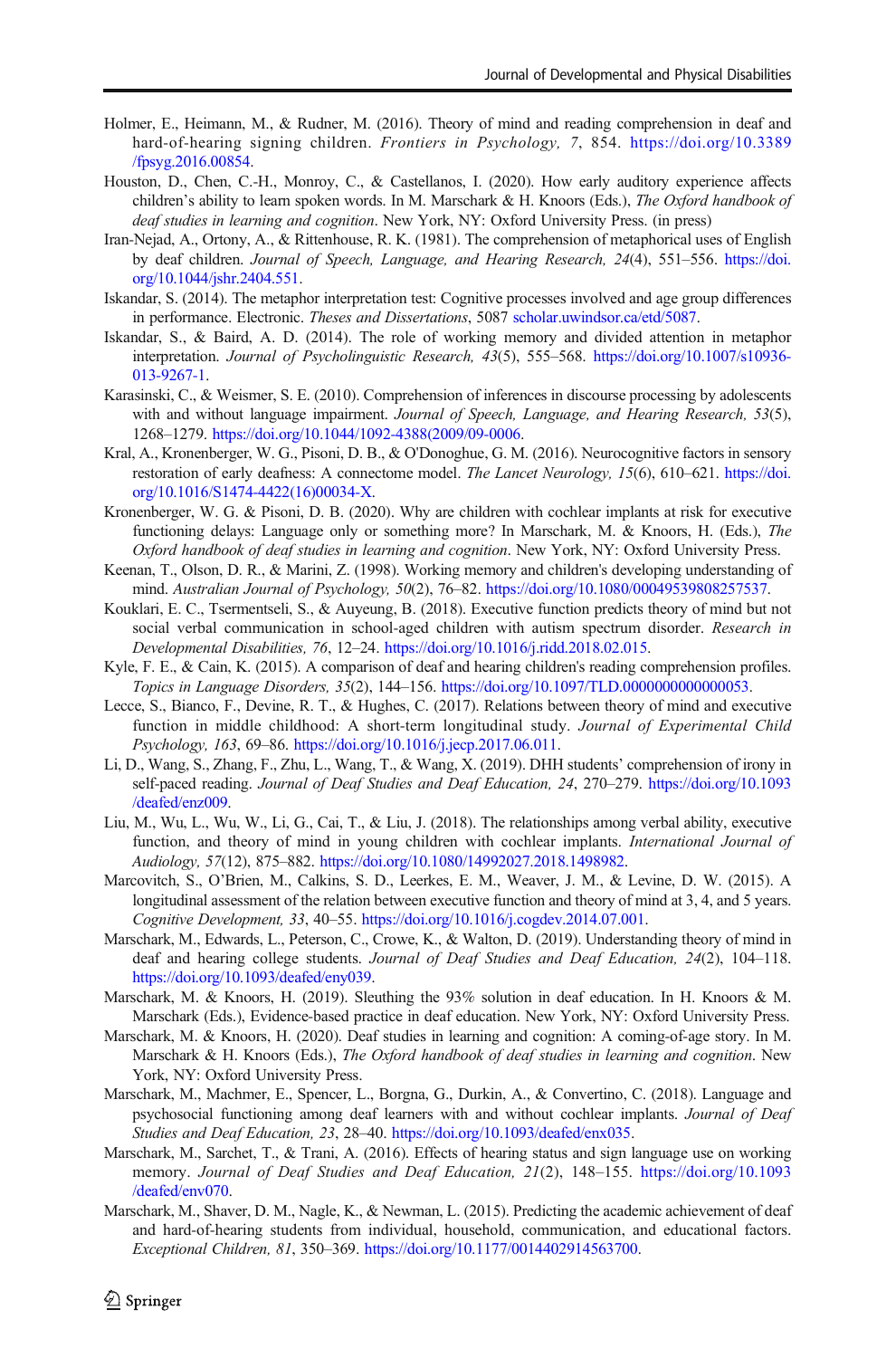- <span id="page-24-0"></span>Marschark, M., & West, S. A. (1985). Creative language abilities of deaf children. Journal of Speech, Language, and Hearing Research, 28(1), 73–78. [https://doi.org/10.1044/jshr.2801.73.](https://doi.org/10.1044/jshr.2801.73)
- Marschark, M., West, S. A., Nall, L., & Everhart, V. (1986). Development of creative language devices in signed and oral production. Journal of Experimental Child Psychology, 41(3), 534–550. [https://doi.](https://doi.org/10.1016/0022-0965(86)90008-1) [org/10.1016/0022-0965\(86\)90008-1](https://doi.org/10.1016/0022-0965(86)90008-1).
- McAlister, A. R., & Peterson, C. C. (2013). Siblings, theory of mind, and executive functioning in children aged 3–6 years: New longitudinal evidence. Child Development, 84(4), 1442–1458. [https://doi.](https://doi.org/10.1111/cdev.12043) [org/10.1111/cdev.12043](https://doi.org/10.1111/cdev.12043).
- Meristo, M., & Hjelmquist, E. (2009). Executive functions and theory-of-mind among deaf children: Different routes to understanding other minds? Journal of Cognition and Development, 10(1–2), 67–91. [https://doi.](https://doi.org/10.1080/15248370902966552) [org/10.1080/15248370902966552](https://doi.org/10.1080/15248370902966552).
- Meristo, M., Morgan, G., Geraci, A., Iozzi, L., Hjelmquist, E., Surian, L., & Siegal, M. (2012). Belief attribution in deaf and hearing infants. Developmental Science, 15(5), 633–640. [https://doi.org/10.1111](https://doi.org/10.1111/j.1467-7687.2012.01155.x) [/j.1467-7687.2012.01155.x.](https://doi.org/10.1111/j.1467-7687.2012.01155.x)
- Mo, S., Su, Y., Chan, R. C., & Liu, J. (2008). Comprehension of metaphor and irony in schizophrenia during remission: The role of theory of mind and IQ. Psychiatry Research, 157(1–3), 21–29. [https://doi.](https://doi.org/10.1016/j.psychres.2006.04.002) [org/10.1016/j.psychres.2006.04.002.](https://doi.org/10.1016/j.psychres.2006.04.002)
- Monetta, L., & Pell, M. D. (2007). Effects of verbal working memory deficits on metaphor comprehension in patients with Parkinson's disease. Brain and Language, 101(1), 80–89. [https://doi.org/10.1016/j.](https://doi.org/10.1016/j.bandl.2006.06.007) [bandl.2006.06.007.](https://doi.org/10.1016/j.bandl.2006.06.007)
- Most, T., & Aviner, C. (2009). Auditory, visual, and auditory–visual perception of emotions by individuals with cochlear implants, hearing aids, and normal hearing. Journal of Deaf Studies and Deaf Education, 14(4), 449–464. <https://doi.org/10.1093/deafed/enp007>.
- Mutter, B., Alcorn, M. B., & Welsh, M. (2006). Theory of mind and executive function: Working-memory capacity and inhibitory control as predictors of false-belief task performance. Perceptual and Motor Skills, 102(3), 819–835. <https://doi.org/10.2466/pms.102.3.819-835>
- Nicastri, M., Filipo, R., Ruoppolo, G., Viccaro, M., Dincer, H., Guerzoni, L., Cuda, D., Bosco, E., Prosperini, L., & Mancini, P. (2014). Inferences and metaphoric comprehension in unilaterally implanted children with adequate formal oral language performance. International Journal of Pediatric Otorhinolaryngology, 78(5), 821–827. [https://doi.org/10.1016/j.ijporl.2014.02.022.](https://doi.org/10.1016/j.ijporl.2014.02.022)
- Nittrouer, S., Caldwell-Tarr, A., Sansom, E., Twersky, J., & Lowenstein, J. (2014). Nonword repetition in children with cochlear implants: A potential clinical marker of poor language acquisition. American Journal of Speech-Language Pathology, 23, 679–695. [https://doi.org/10.1044/2014\\_AJSLP-14-0040.](https://doi.org/10.1044/2014_AJSLP-14-0040)
- Norbury, C. F. (2005). The relationship between theory of mind and metaphor: Evidence from children with language impairment and autistic spectrum disorder. British Journal of Developmental Psychology, 23(3), 383–399. <https://doi.org/10.1348/026151005X26732>.
- Olkoniemi, H., Ranta, H., & Kaakinen, J. K. (2016). Individual differences in the processing of written sarcasm and metaphor: Evidence from eye movements. Journal of Experimental Psychology: Learning, Memory, and Cognition, 42(3), 433–450. <https://doi.org/10.1037/xlm0000176>.
- O'Reilly, K., Peterson, C. C., & Wellman, H. M. (2014). Sarcasm and advanced theory of mind understanding in children and adults with prelingual deafness. Developmental Psychology, 50, 1862–1877. [https://doi.](https://doi.org/10.1037/a0036654) [org/10.1037/a0036654.](https://doi.org/10.1037/a0036654)
- Orlando, A. M., & Shulman, B. B. (1989). Severe-to-profound hearing-impaired children's comprehension of figurative language. Journal of Childhood Communication Disorders, 12(2), 157–165.
- Ozonoff, S., Pennington, B. F., & Rogers, S. J. (1991). Executive function deficits in high-functioning autistic individuals: Relationship to theory of mind. Journal of Child Psychology and Psychiatry, 32(7), 1081– 1105. [https://doi.org/10.1111/j.1469-7610.1991.tb00351.x.](https://doi.org/10.1111/j.1469-7610.1991.tb00351.x)
- Peterson, C. C. (2015). Empathy and theory of mind in deaf and hearing children. Journal of Deaf Studies and Deaf Education, 21(2), 141–147. [https://doi.org/10.1093/deafed/env058.](https://doi.org/10.1093/deafed/env058)
- Peterson, C. C. (2020). Theory of mind and conversation in deaf and hearing children. In Marschark, M. & Knoors, H. (Eds.), The Oxford handbook of deaf studies in learning and cognition. New York, NY: Oxford University Press.
- Peterson, C. C., O'Reilly, K., & Wellman, H. M. (2016a). Deaf and hearing children's development of theory of mind, peer popularity, and leadership during middle childhood. Journal of Experimental Child Psychology, 149, 146–158. <https://doi.org/10.1016/j.jcep.2015.11.008>.
- Peterson, C., Slaughter, V., Moore, C., & Wellman, H. M. (2016b). Peer social skills and theory of mind in children with autism, deafness, or typical development. *Developmental Psychology*, 52(1), 46–57. [https://doi.org/10.1037/a0039833.](https://doi.org/10.1037/a0039833)